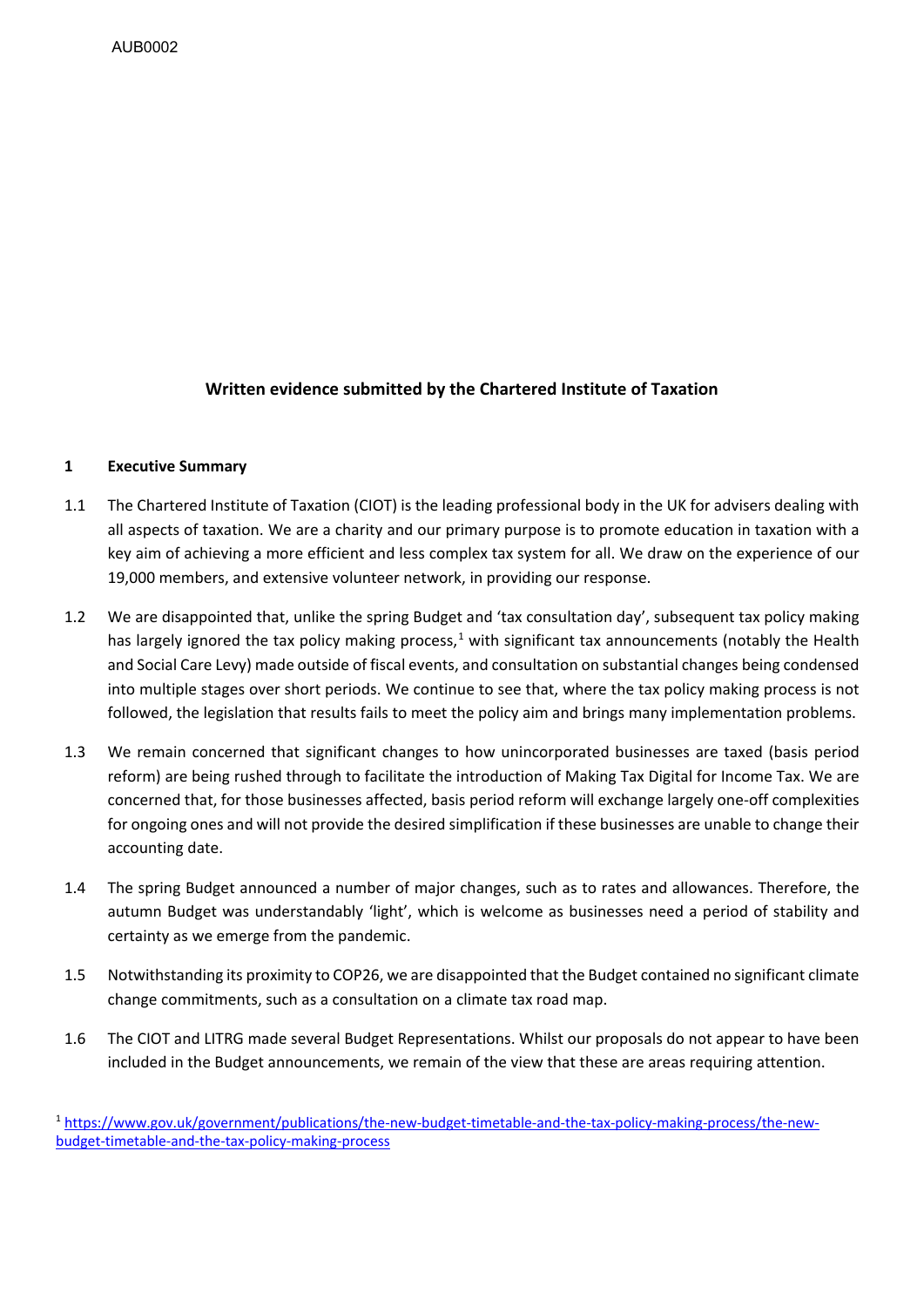# **2 About us**

- 2.1 The CIOT is an educational charity, promoting education and study of the administration and practice of taxation. One of our key aims is to work for a better, more efficient, tax system for all affected by it – taxpayers, their advisers and the authorities. Our comments and recommendations on tax issues are made solely in order to achieve this aim; we are a non-party-political organisation.
- 2.2 The CIOT's work covers all aspects of taxation, including direct and indirect taxes and duties. Through our Low Incomes Tax Reform Group (LITRG), the CIOT has a particular focus on improving the tax system, including tax credits and benefits, for the unrepresented taxpayer.
- 2.3 The CIOT draws on our members' experience in private practice, commerce and industry, government and academia to improve tax administration and propose and explain how tax policy objectives can most effectively be achieved. We also link to, and draw on, similar leading professional tax bodies in other countries.
- 2.4 Our members have the practising title of 'Chartered Tax Adviser' and the designatory letters 'CTA', to represent the leading tax qualification.

# **3 Introduction**

- 3.1 The Treasury Committee has invited comments on the Autumn Budget and Spending Review 2021. The CIOT is pleased to submit these comments, which include observations from our Low Incomes Tax Reform Group (LITRG).
- 3.2 We have limited ourselves to those areas within the scope of our expertise which we consider to be the most important announcements; both in terms of their fiscal impact, and measures which particularly meet or contravene the Committee's tax policy making principles (which we have reproduced, along with CIOT and LITRG's objectives for the tax system, in appendix one). Our comments are necessarily at a general level, being prepared before the publication of the Finance Bill (and some consultation responses) on 4 November.
- 3.3 We do not normally comment upon what tax rates and allowances should be, but we do comment on their impacts and whether the policies underpinning the thresholds are meeting their objectives.
- 3.4 We have included in the appendix a table setting out the extent to which the conclusions and recommendations in the Committee's 'Tax after coronavirus' have been progressed (referring back to the content in the body of this submission where appropriate).
- 3.5 References in square brackets are to the paragraphs in the 'Red Book'. Otherwise we have sought to make clear the source of the announcement. At the end of each main section we have also included commentary on our Budget Representations.

# **4 Personal Tax**

4.1 Health and Social Care Levy [5.28]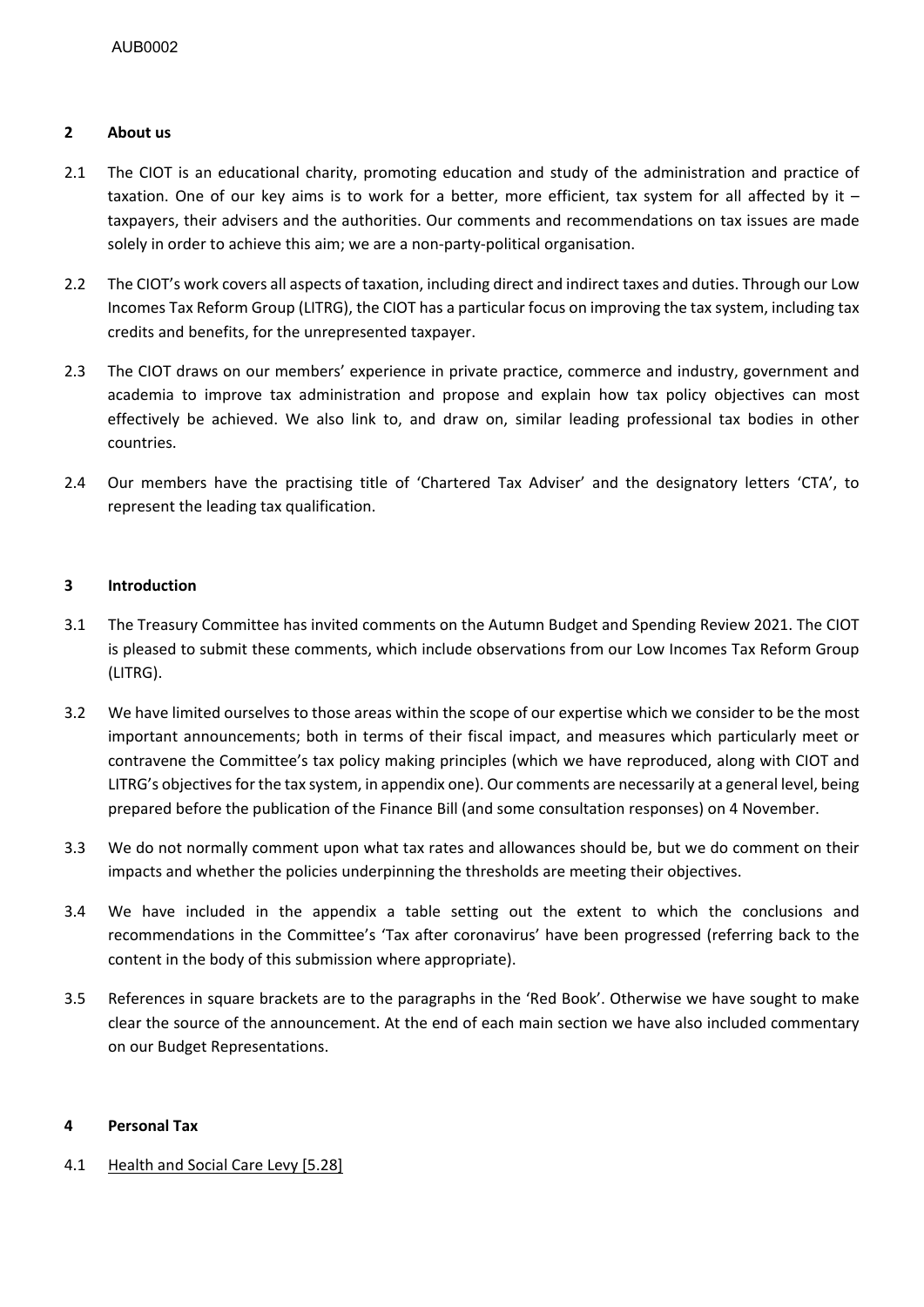- 4.2 Whilst not a Budget measure, this is the first fiscal event since the levy was announced, and the first time at which the revenue and spending projections have been published, so we have included some brief comments below. Although not part of income tax, it will effectively be levied on employment income.
- 4.3 The fact that such a major tax policy was announced outside the normal policy cycle is of itself noteworthy and concerning, especially given that this is a measure that received no prior consultation. We have previously been critical of 'rabbits from hats' at Budgets. To see one appear outside the fiscal cycle sets a worrying precedent.
- 4.4 We are concerned that the levy will exacerbate the 'three-person problem' by further increasing the gap between the taxes on employment and self-employment. Whilst the levy will add 1.25% to the taxes paid on self-employment, it adds 2.5% to the costs of employment, as it is charged on both the employee and the employer. Avoidance of employer National Insurance Contributions (NICs) is one of the main drivers of false self-employment, and the levy could further encourage such behaviours. The notes to the Red Book also suggest that wages are expected to be lower than they would otherwise have been as a result of the charge on employers, notwithstanding the increase in the national minimum wage.<sup>[2](#page-2-0)</sup>
- 4.5 By being established separately from National Insurance (NI), and with slightly different rules, the levy represents a further complication of the tax system. The levy will, unlike NI, apply to pensioners (albeit limited to their employment income), but may set a precedent making it easier to bring pensioner earnings within the full scope of NI at some point in the future.
- 4.6 Introducing the levy without prior consultation also misses an opportunity to review some of the irregularities within our tax system, such as the differences in scope of income tax and NI,<sup>[3](#page-2-1)</sup> or a closer alignment of the rules.

# 4.7 Employee Ownership Trusts (EOTs)

- 4.8 The EOT structure is used by UK businesses to convert to employee ownership. The EOT, as defined for tax purposes, provides a template for owners and advisers to follow. It benefits from tax reliefs introduced seven years ago, as a result of findings of the Nuttall Review, which removed tax obstacles to the sale of a company to an EOT, created a more level playing field in which the benefits of long-term employee ownership of trading companies might be realised, and acted as a 'nudge' or prompt for owners and their advisers to consider this option.
- 4.9 In general, we favour periodic review of reliefs, as of other legislative provisions, to ensure they remain fit for purpose and efficient ways of delivering their objectives. In our Budget Representation,<sup>[4](#page-2-2)</sup> whilst recognising there remains strong support for the principle and broad outline of the EOT reliefs, we noted certain issues that appear to create costs for all parties, risks to the revenue and to give only limited prompts within the legislation to the employee engagement from which many of the benefits of employee ownership are understood to derive. We recommended the government should review the tax regime for EOTsto encourage take-up and discourage their abuse. We are disappointed that no commitment to such a review was announced at the Budget, but we remain of the view that it is necessary.

# 4.10 Protecting the UK tax base

<span id="page-2-0"></span><sup>2</sup> Table 5.1, line 8, p133

<span id="page-2-1"></span><sup>&</sup>lt;sup>3</sup> Income tax is levied on all income, including employment, business, dividend and other investment income, whereas NI is only levied on the first two: employment and business income.

<span id="page-2-2"></span><sup>4</sup> <https://www.tax.org.uk/ref853>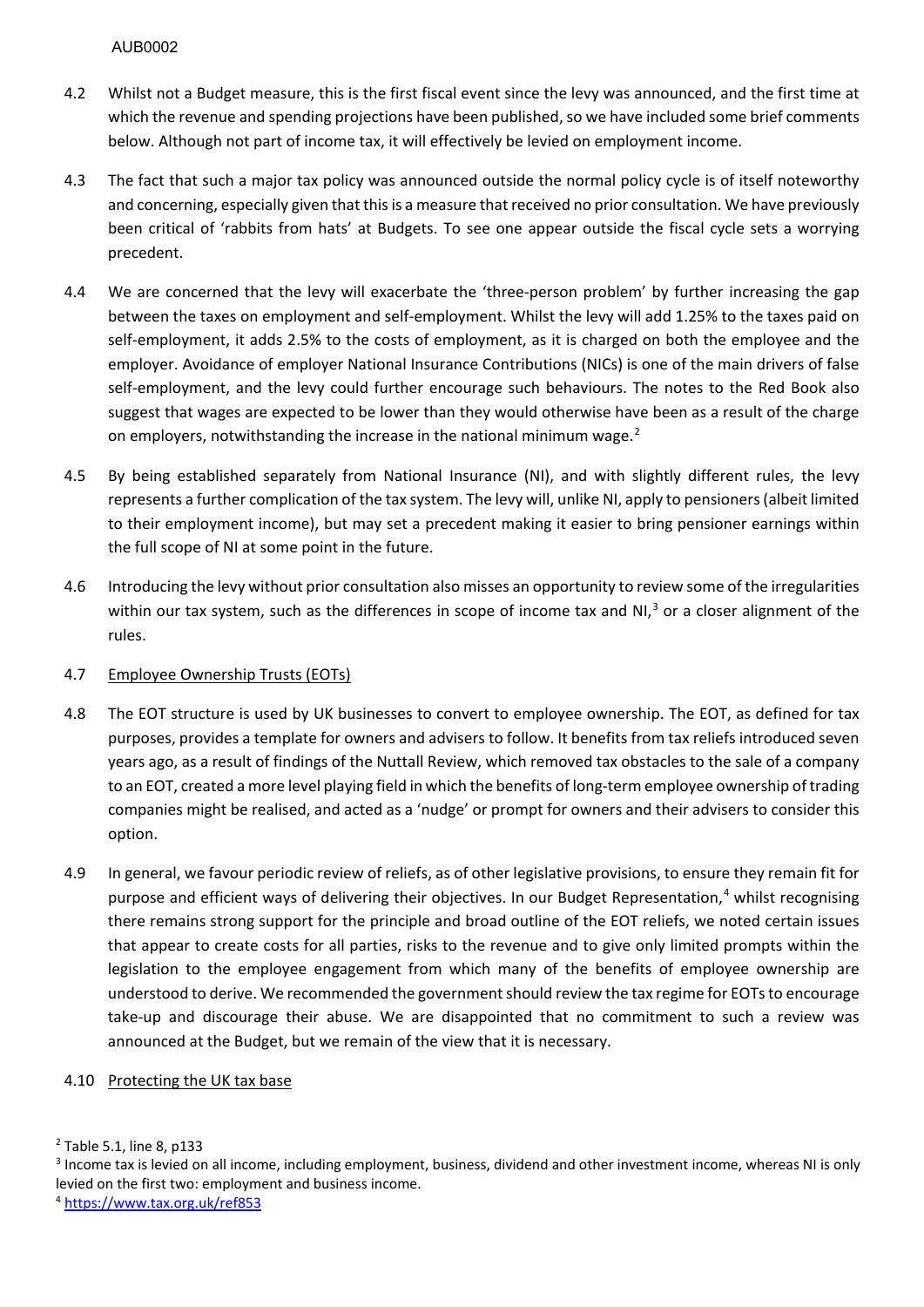- 4.11 The pandemic has led to short term changes in the location from which work may be carried out, with working from home being increasingly the norm throughout the pandemic. In some cases, where that home is abroad, workers have increasingly found it is possible to do their UK-based job from another country.
- 4.12 It is not yet clear whether this shift will develop into a sustained model of remote working, nor whether such a shift would see an increase in remote working being done from abroad. Also the impact will work many ways – the net result will be the outcome of many 'swings and roundabouts'. However, it is important to assess whether the UK's tax base may be undermined by a long-term behavioural change to working remotely from abroad and, if so, whether current tax legislation and the UK's network of tax treaties offer the right balance in protecting UK tax revenues.
- 4.13 In our Budget Representation, $5$  we recommended:
	- The government considers the implications for the UK Exchequer of the trend towards UK employees working remotely abroad
	- Gathering data to evaluate the extent to which remote working abroad is becoming an established trend; and
	- An early high-level consultation to consider possible options for future reform.
- 4.14 No specific announcements around these issues were made in the Budget, but we strongly recommend that this whole area is given due attention.
- 4.15 Insofar as reform in this area would involve the renegotiation of tax treaties, there is something to be said for acting sooner rather than later, building on the impetus that has been achieved in the corporate tax area because of the OECD and 'Biden' proposals. There could potentially be more at stake from shifts in employment income taxing rights than those that have affected corporation tax.
- 4.16 Loan charge review
- 4.17 LITRG submitted a budget representation on the loan charge<sup>[6](#page-3-1)</sup>, highlighting that despite the easements introduced by the Morse Review, many people have still not met their obligations (either at all, or fully) in relation to the loan charge. We suggested a fresh review was needed as things seem to have reached an impasse.
- 4.18 LITRG focus resources on the low-income, unrepresented workers who are affected by the loan charge, and who, for many various reasons haven't met their obligations. Nevertheless, we are aware that a wider group of people are affected by the loan charge and that they also face (probably different) issues that are preventing them from finalising their loan charge affairs.
- 4.19 We understand that there are several groups, representing different pockets of the loan charge population, who are working on proposals that they feel could help bring finality for the individuals involved.
- 4.20 By asking for a review, we want to open an opportunity for the separate groups to be heard and to formally put forward their ideas to HMRC / Ministers in terms of what exactly is hampering progress and how to move forward with resolving outstanding cases quickly, easily and fairly for all involved. For example, we think things could be eased for many low-income people if HMRC offered a more bespoke service and were less restrictive in how they were using and applying the Morse recommendations.
- <span id="page-3-0"></span><sup>5</sup> <https://www.tax.org.uk/ref856>

<span id="page-3-1"></span><sup>6</sup> <https://www.litrg.org.uk/latest-news/submissions/211006-budget-representation-2021-loan-charge>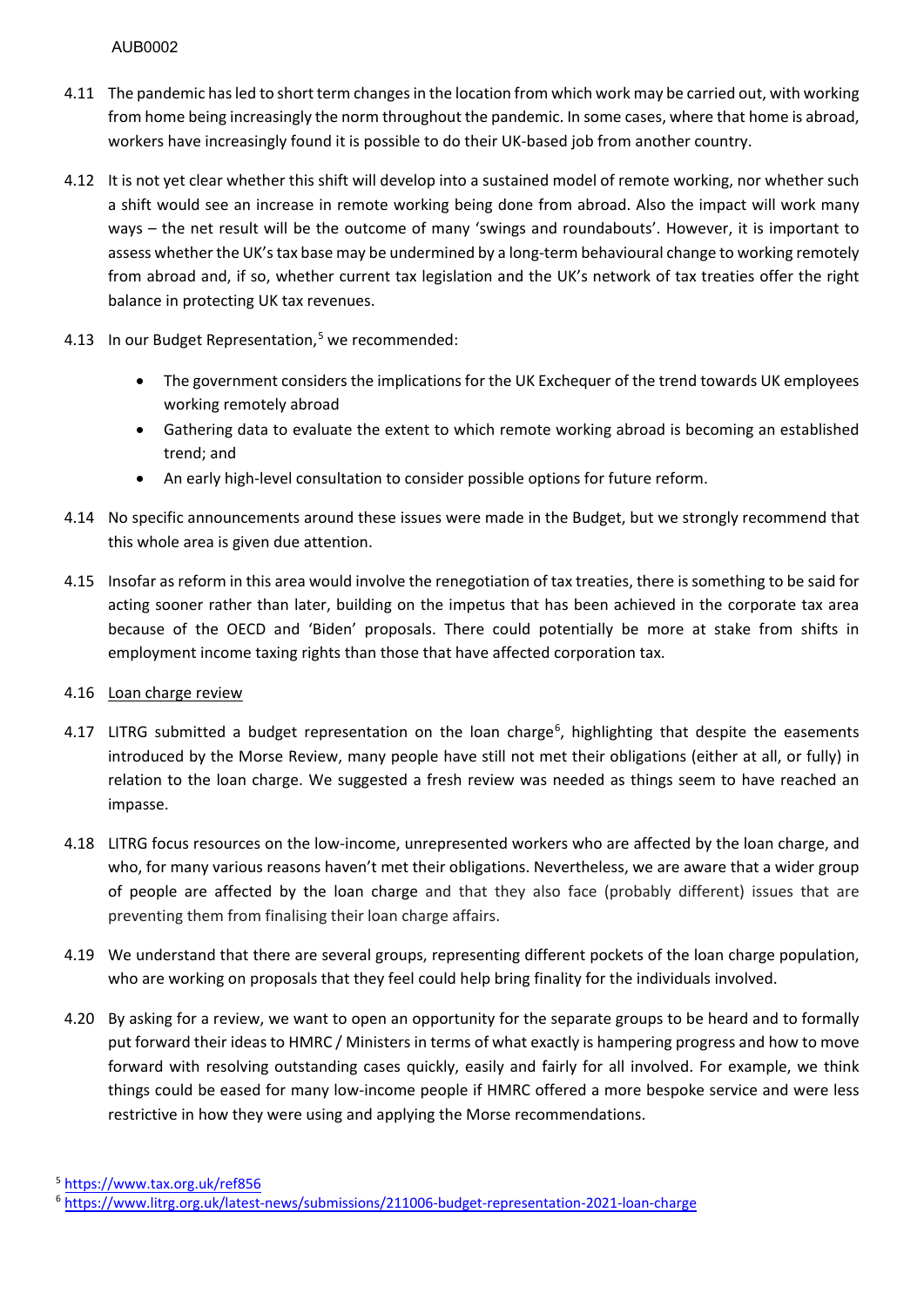- 4.21 As we noted in our representation, HMRC pausing activity and conducting a review would allow for a fresh examination of all of the issues across the whole loan charge population. No announcement for such a review was included in the Budget, which is regrettable, as we believe that the government rigidly pursuing the current path is not beneficial for either taxpayers or HMRC.
- 4.22 Assignment and enforcement of loans which have been the subject of the loan charge
- 4.23 Over the last 12-18 months, many individuals have been contacted about the repayment of a loan that originated in a disguised remuneration (DR) scheme. The organisations (or their solicitors) contacting the individuals affected now claim to own or control their loans, and are seeking to enforce their repayment. This is happening even though tax legislation regards the loans as taxable income (being pay for work done - ie not genuine loans), and the individual has often become subject to the loan charge, or has come to a settlement agreement with HMRC on the outstanding tax.
- 4.24 In our Budget Representation,<sup>[7](#page-4-0)</sup> we recommended that the government consults with interested stakeholders with a view to introducing legislation to prevent assignment and/or enforcement of these loans. No consultation was announced in the Budget, but we think that the time has come to protect employees now being pursued for repayment of their pay for work performed, especially as many are vulnerable individuals on low income, some of whom may have been unaware that they were part of a packaged scheme of abusive tax avoidance, or in too weak an economic position to challenge the arrangement insofar as they were aware.
- 4.25 The high-income child benefit charge (HICBC) and discovery assessments
- 4.26 Unfortunately, representations from LITRG<sup>[8](#page-4-1)</sup> and the Association of Taxation Technicians<sup>[9](#page-4-2)</sup> calling for an increase to the HICBC threshold (and other changes related to the HICBC) were not acted upon in the Budget. The adjusted net income threshold therefore remains at £50,000, which means that basic-rate taxpayers continue to be potentially affected despite the original policy intent that it would only affect households with higher-rate taxpayers. This is disappointing, as the current threshold would seem very difficult to defend.
- 4.27 The HICBC is a good example of a tax that was introduced without enough regard to how complex it was going to be to design it into the current tax administration framework (and hence how easy it would be for people to understand it and comply with it), because there is no interaction between the PAYE and self-assessment (SA) systems in HMRC or with other government departments. There has been significant non-compliance with the HICBC leading to many taxpayers suffering penalties, leading to a loss of trust in the tax system. Many HICBC penalties were cancelled or refunded by HMRC<sup>[10](#page-4-3)</sup> accepting that taxpayers had a reasonable excuse. This is surely an indicator of the complexity of the charge and lack of awareness amongst taxpayers. Recently, HMRC's power to assess the HICBC on taxpayers who have failed to report it on a self-assessment tax return has been rejected by the Upper Tribunal in its decision in the case of Jason Wilkes<sup>[11](#page-4-4)</sup> which held that the discovery assessment provisions cannot be construed as extending to the HICBC. Now the Government is attempting to fix this problem through the Finance Bill by retrospectively taking away protections that some taxpayers may have as the law now seems to stand. Yet, child benefit claims data is data that the Government holds and problems could have been avoided by automating the systems by joining up tax and benefit data

- <span id="page-4-1"></span><sup>8</sup> <https://www.litrg.org.uk/latest-news/news/211008-press-release-raise-income-threshold-child-benefit-clawback-60000-HICBC>
- <span id="page-4-2"></span><sup>9</sup> https://www.att.org.uk/sites/default/files/Association%20of%20Taxation%20Technicians%20-%20HICBC%20comments.pdf<br><sup>10</sup> Review for High Income Child Benefit Charge penalty cases concludes - https://www.gov.uk/government/n

<span id="page-4-0"></span><sup>7</sup> <https://www.tax.org.uk/ref855>

<span id="page-4-3"></span>high-income-child-benefit-charge-penalty-cases-concludes<br><sup>11</sup> https://www<u>.gov.uk/tax-and-chancery-tribunal-decisions/the-commissioners-for-hm-revenue-and-customs-v-jason-wilkes-</u>

<span id="page-4-4"></span>[<sup>2021-</sup>ukut-0150-tcc](https://www.gov.uk/tax-and-chancery-tribunal-decisions/the-commissioners-for-hm-revenue-and-customs-v-jason-wilkes-2021-ukut-0150-tcc)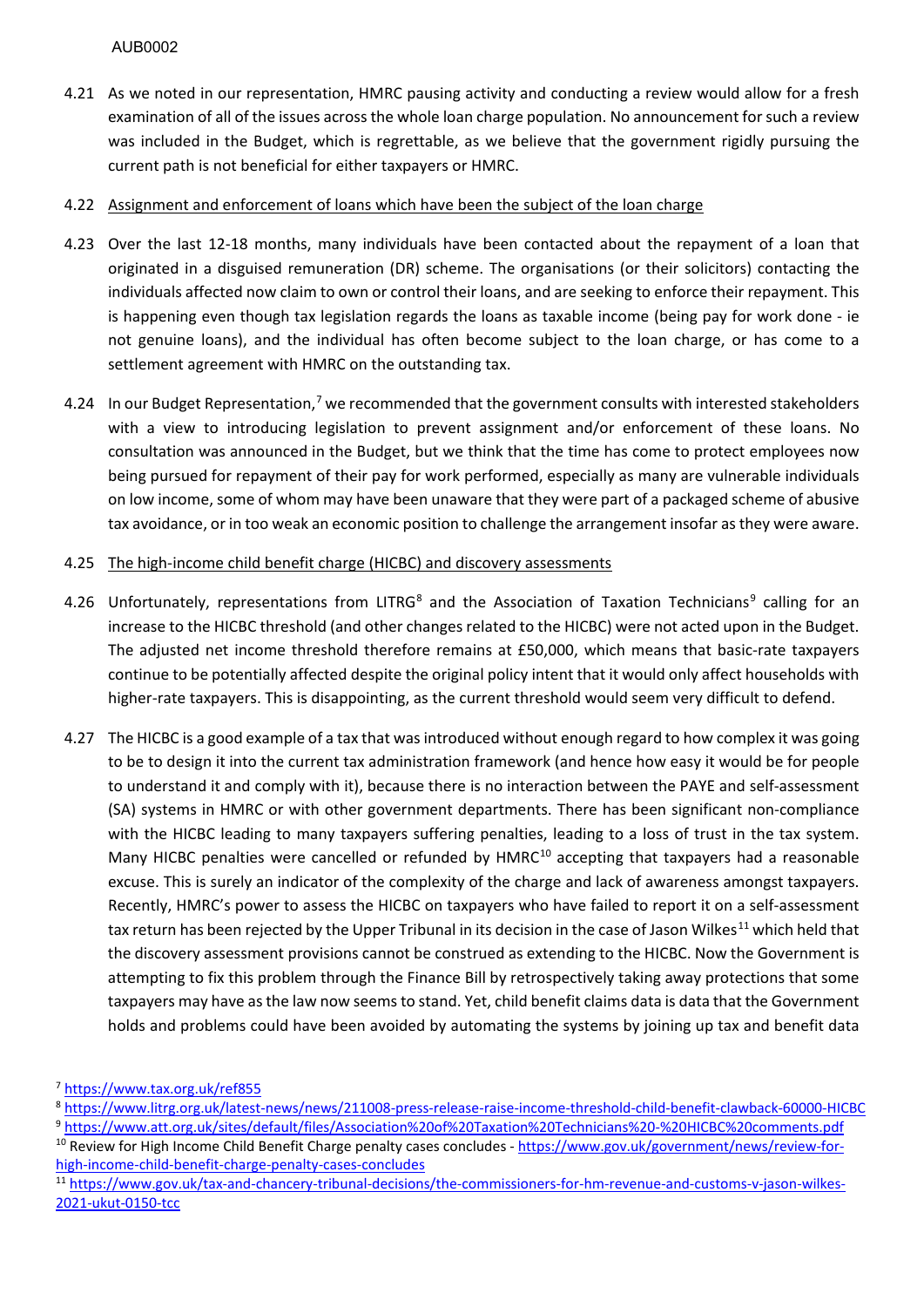and HMRC automatically imposing the HICBC once people have tripped over the threshold. If a system cannot be designed to administer a tax, then that strongly calls into question whether that tax was sensible in the first place.

# **5 Pensions and savings**

### 5.1 Pensions tax relief administration: Top-up for low earners in Net Pay arrangements [5.34]

- 5.2 LITRG has been asking government to take action to address this pension inequality for several years, so the announcement, which will see a top-up payment made to those affected, is welcome.
- 5.3 However, this top-up will not apply until the 2024/25 tax year: some 2 ½ years away. We understand this is because it needs to be incorporated into HMRC's already busy IT programme. It is disappointing that, having been a Conservative manifesto pledge in 2019, and despite LITRG's ongoing petitioning, it will have taken five years to implement. It also seems that those affected will need to take some sort of action to secure a top-up payment, which may discourage people from accessing the top-up. Indeed the Government's estimates of the cost of this measure in the first two years appear to assume that less than a quarter of those entitled to the top-up will claim it.<sup>12</sup> We urge HMRC to ensure the process is accessible, simple and automated as far as possible.
- 5.4 There are also several points of detail to be determined, such as the nature of the payments and how they will be treated by claimants of means-tested benefits.

#### 5.5 Employment Taxes and Pensions Tax Regime

- 5.6 The COVID pandemic, and shifting working patterns, have highlighted several anomalies and quirks with the existing employment taxes regime. In our Budget Representation, $13$  we highlighted a number of areas requiring attention, such as household expenses, travel costs and employer reimbursements. No announcements of a review of such areas were included in the Budget, and we would encourage the government to address these issues.
- 5.7 In that same representation, we also outlined several issues with the pensions tax regime, and again we recommend that these areas are reviewed.
- 5.8 Taxation of public service pension reform remedy (McCloud judgment)
- 5.9 The McCloud age discrimination remedy is complex in both nature and design. Tax years from 2015/16 to 2021/22 will need to be revisited and the effects on annual allowance and lifetime allowance charges, and Scheme Pays elections, will need to be revisited for each of those years. There will be winners and losers.
- 5.10 While the proposed measure to provide powers to amend the pensions tax legislation to effect appropriate remedies is welcome,<sup>[14](#page-5-2)</sup> much of the detail is still to be determined and will be included in regulations. Crossgovernment department collaboration and external consultation with affected parties is paramount, so that a solution is reached which has the end user (the pension scheme members) in mind. In particular, it will be

<span id="page-5-0"></span><sup>12</sup> Page 135

[https://assets.publishing.service.gov.uk/government/uploads/system/uploads/attachment\\_data/file/1029974/Budget\\_AB2021](https://assets.publishing.service.gov.uk/government/uploads/system/uploads/attachment_data/file/1029974/Budget_AB2021_Web_Accessible.pdf) [\\_Web\\_Accessible.pdf](https://assets.publishing.service.gov.uk/government/uploads/system/uploads/attachment_data/file/1029974/Budget_AB2021_Web_Accessible.pdf) 13 <https://www.tax.org.uk/ref854>

<span id="page-5-1"></span>

<span id="page-5-2"></span><sup>14</sup> <https://www.gov.uk/government/publications/taxation-of-public-service-pension-reform-remedy>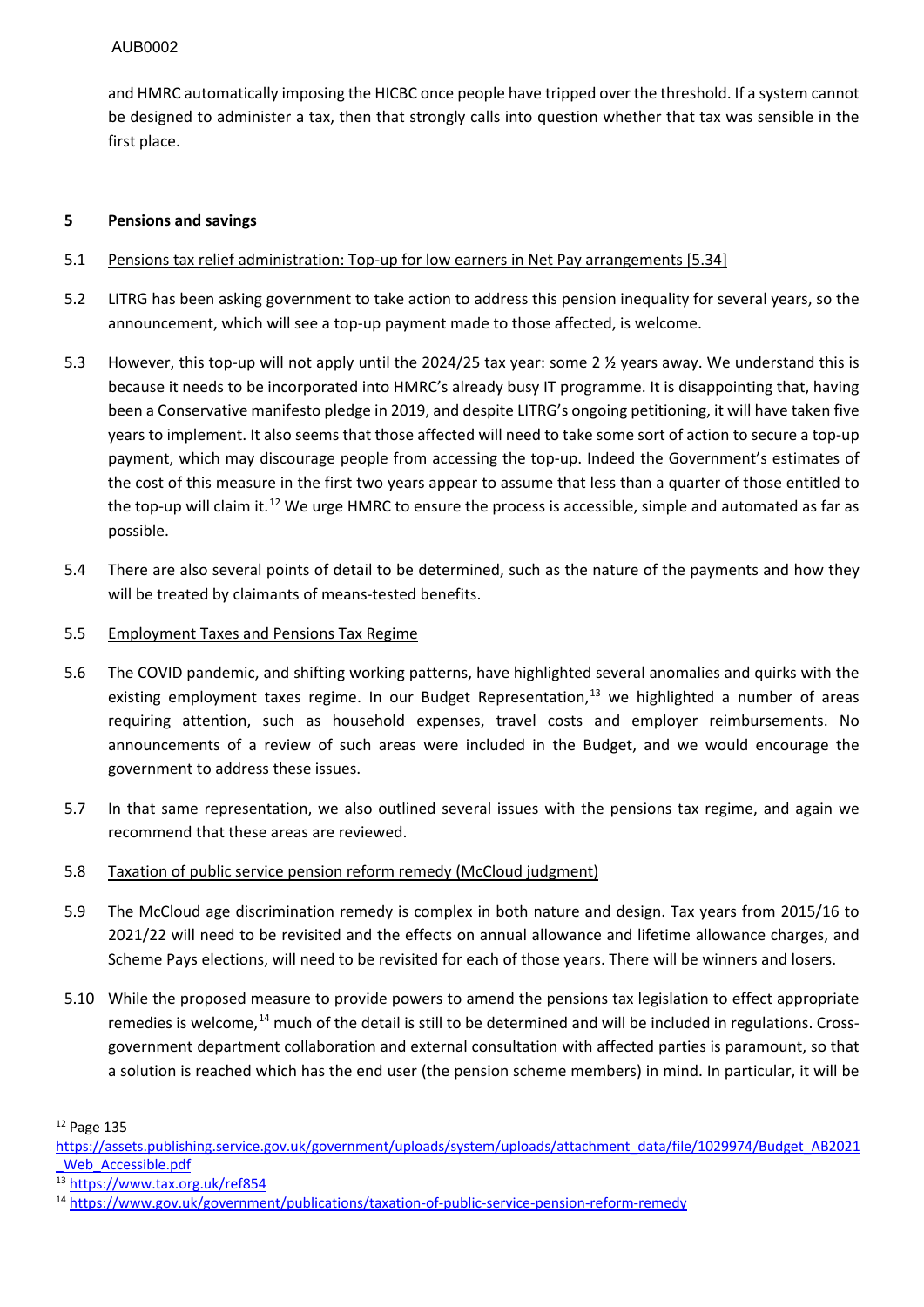important to not just address the technical issues identified by the government, but also the practical aspects, such as how pension scheme administrators and their members report to HMRC the resulting changes to members' pension contributions and rights.

# **6 Corporation tax reliefs**

# 6.1 Research & Development (R&D) tax relief reform [5.38]

- 6.2 Following the consultation launched at Spring Budget 2021, as announced at Autumn Budget 2021, R&D tax reliefs will be reformed to support modern research methods by expanding qualifying expenditure to include data and cloud costs, to more effectively capture the benefits of R&D funded by the reliefs through refocusing support towards innovation in the UK, and to target abuse and improve compliance. These changes will be legislated for in Finance Bill 2022-23 and take effect from April 2023. Further details of these changes and next steps for the review will be set out in due course.
- 6.3 We have understood for some time that there is official concern about some advisers to companies in the R&D field engaging in such practices as excessively 'pushing the boundaries' of what expenditure can be claimed for. The CIOT and six other professional bodies introduced 'topical guidance' in this area<sup>[15](#page-6-0)</sup> applying the principles of our overall ethical codes to the issues in this sector. Of course, the potential impact of this initiative is limited to the memberships of the professional bodies concerned. We presume that these continuing issues are and will remain a factor in the continuing review of the effectiveness of R&D credits; we welcome this and look forward to engaging with the government to tackle them.
- 6.4 The scope of R&D credits is limited by rules on 'subsidised expenditure' and 'subcontracted expenditure', broadly to ensure that credits are not given twice for the same expenditure, or in cases where there has already been a governmental or similar subsidy. We are concerned that these rules are currently being incorrectly interpreted by HMRC, attempting to deny the more generous relief for Small and Medium Sized Enterprises, for example, in any cases where the R&D is undertaken to honour a profitable contract. In our view, if the current interpretations being pursued by HMRC are correct in law, then the law is failing to give effect to the purpose of the reliefs, and should be reformed. Our sense is that these interpretations are frustrating legitimate claimants and failing to curtail (if this were the intention) the bad practices referred to in the last paragraph.

#### 6.5 Annual Investment Allowance extension [5.39]

- 6.6 It was announced in the 2018 Budget that the Annual Investment Allowance (AIA) would be temporarily increased to £1m, for the period 1 January 2019 to 31 December 2020. In November 2020 that temporary cap was extended to 31 December 2021. At the Autumn Budget, the Chancellor announced that this temporary £1m level of the AIA would be extended to 31 March 2023. This means that the AIA will have been 'temporarily' set at £1m for over four years.
- 6.7 Prior to the temporary increase, the level of AIA has changed five times in less than eight years, ranging from £25,000 to £500,000. Tinkering constantly with rates and allowances in unexpected ways undermines the principles of stability and certainty that taxpayers need, and reduces the international competitiveness of the UK's tax system. The right level for AIA is a matter of political judgment, but it is damaging if it is repeatedly

<span id="page-6-0"></span><sup>15</sup> [https://assets-eu-01.kc-usercontent.com/220a4c02-94bf-019b-9bac-51cdc7bf0d99/a40c64ee-d1e7-4d4b-afc8](https://assets-eu-01.kc-usercontent.com/220a4c02-94bf-019b-9bac-51cdc7bf0d99/a40c64ee-d1e7-4d4b-afc8-d33d8f75c656/200601%20R&D%20Topical%20Guidance%20-%20CIOT%20Final.pdf) [d33d8f75c656/200601%20R&D%20Topical%20Guidance%20-%20CIOT%20Final.pdf](https://assets-eu-01.kc-usercontent.com/220a4c02-94bf-019b-9bac-51cdc7bf0d99/a40c64ee-d1e7-4d4b-afc8-d33d8f75c656/200601%20R&D%20Topical%20Guidance%20-%20CIOT%20Final.pdf)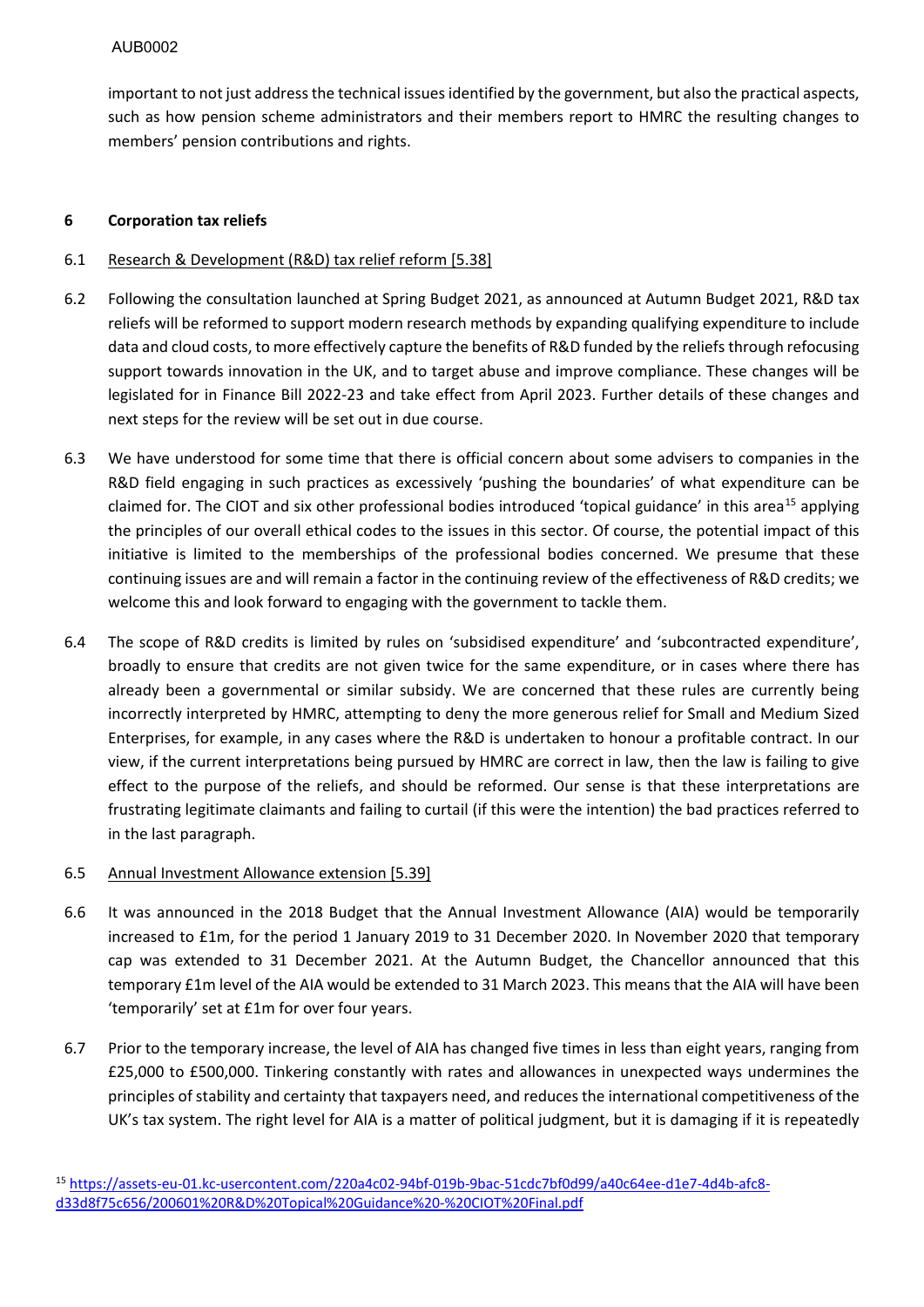altered, and causes complexity where a business's accounting period spans changes in the AIA. Most businesses cite certainty as more important than the precise amount of relief available, and putting the AIA on a more permanent footing would boost investor and business confidence at relatively modest cost to the Exchequer.

### **7 Business rates**

# 7.1 Business Rates [5.44]

- 7.2 HM Treasury published its final report on the review of business rates in England alongside the Budget. Changes announced included freezing the business rates multiplier for a second year (from 1 April 2022 to 31 March 2023), an extension to the temporary relief for retail, hospitality and leisure businesses, proposed new reliefs for green technology and property improvements, and confirmation that from 2023 business rates revaluations will take place every three years instead of every five. Overall the new reliefs and exemptions will be welcome to business, particularly in response to the pandemic, but will undoubtedly add further to the existing complexity of the business rates system.
- 7.3 The exemption of solar roof panels and other green technology from 2023 will help incentivise businesses to invest in green energy technologies, but there is a risk that companies already in the process of doing this may now decide to put their investment plans on hold for eighteen months to take advantage of the scheme.
- 7.4 The new improvement relief (taking effect in 2023) will be for eligible properties and limited to twelve months, with details being subject to a future consultation and a review in 2028. While the relief may help address a long- term concern about disincentivising business expansion and investment, it would be similarly perverse if this new relief encouraged businesses to delay making positive charges to their property.
- 7.5 We are pleased to see that the government has recognised the need to reconsider the transitional adjustment scheme, the aim of which is to smooth out revaluations. There is a tension between the continuation of transitional relief and the desire to allow changes in economic conditions to feed through to business rates more rapidly as a result of the proposed three-year revaluation cycle.

#### 7.6 Online Sales Tax (OST) [5.45]

- 7.7 We are pleased that the government has announced a consultation to 'continue to explore the arguments for and against a UK-wide OST' rather than simply proceeding with such a tax. We hope that this will be a stage 1 consultation to genuinely explore these issues, rather than a stage 2 consultation around its implementation.
- 7.8 It is stated that the revenue from any OST would be used to reduce business rates for retailers in England. We would recommend that the economics of such a tax are explored. We believe that much of the burden of business rates is borne economically by landowners, yet it is likely that the burden of an OST would be mostly borne by consumers.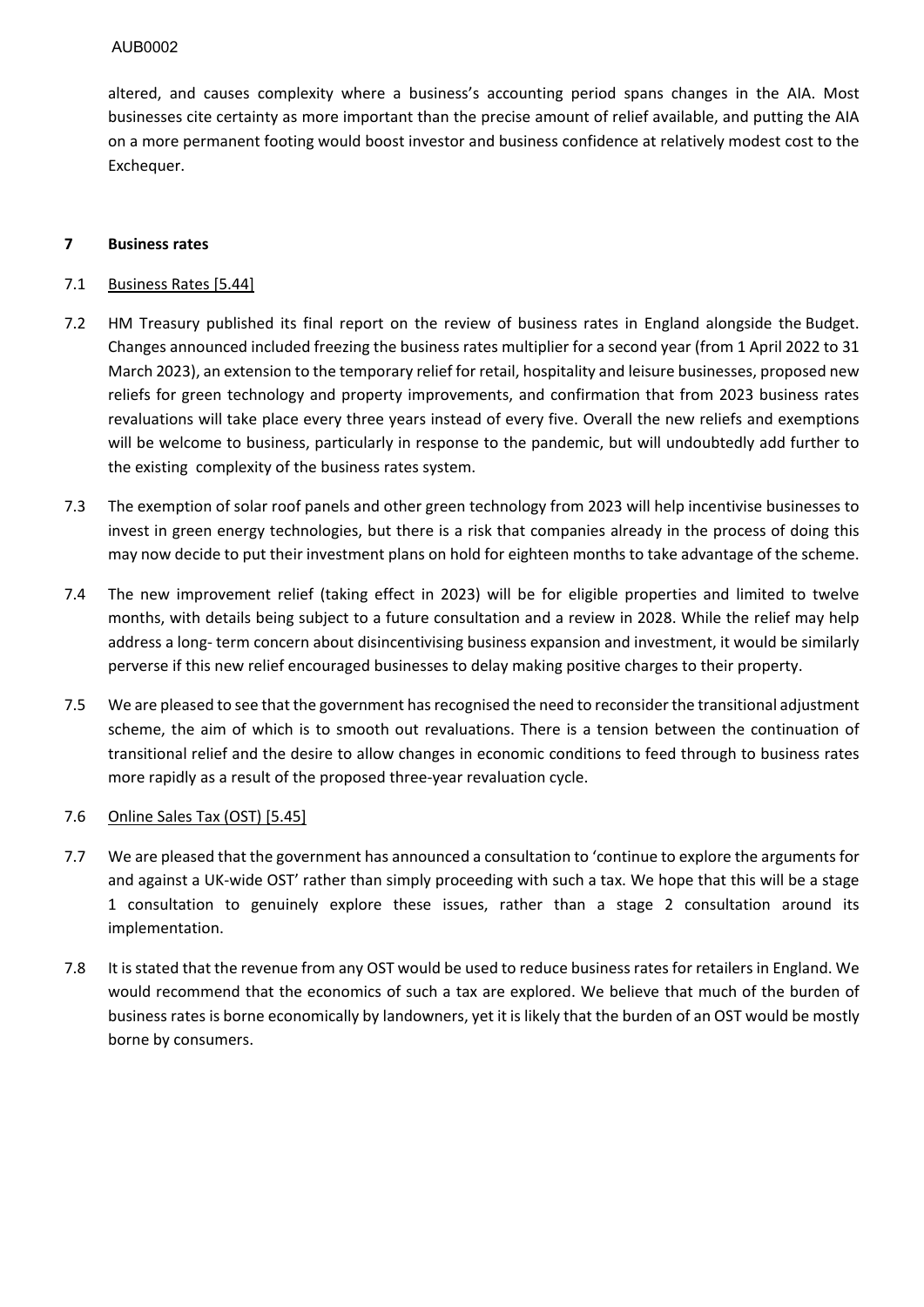7.9 Another factor to bear in mind is whether the UK really needs an extra tax (as opposed to adapting existing taxes, such as VAT). The Chancellor referred eight times in his speech to tax simplification, but an OST could be the sixth new tax in the space of just a few years.<sup>[16](#page-8-0)</sup>

# **8 Property tax**

### 8.1 Residential Property Developer Tax (RPDT) [5.46]

- 8.2 The Autumn Budget confirmed that RPDT will be charged at 4% on trading profits exceeding an annual allowance of £25 million, the revenue raised (a target of £2bn over a decade) being used to help fund remedial work to address unsafe cladding. The government has said it intends to repeal the tax once sufficient revenue has been raised.
- 8.3 RPDT was announced by the Housing Secretary on 10 February 2021, outside the normal budget process, and without prior consultation. It is chargeable on the profits from the development of residential property in the UK, and will apply to accounting periods ending on or after 1 April 2022; just 14 months after its announcement.
- 8.4 We remain concerned that the timescale for developing and implementing an entirely new tax is very short, for both the sector to adjust and for HMRC to implement successfully. We are already aware that one major software provider to the property sector is not currently considering updating its products to support RPDT. We are pleased the Autumn Budget confirmed that the tax will be included in the corporation tax returns of those companies liable to pay it, and that the clear message from the consultation to align the new tax with corporation tax more widely and use existing tax definitions in the design of the tax has been taken on board.
- 8.5 RPDT is stated to be time-limited but its closure depends on active repeal. Our preference is for a sunset clause so positive action is required to renew the tax. The optimal design of a time-limited tax is likely to differ from that of a tax that becomes a permanent feature of the tax system should intentions change.
- 8.6 A key concern in the technical consultation on the draft legislation was the mandatory requirement that preand post-commencement profits have to be time apportioned. For a company with a 31 December 2022 year end that sold a development pre-commencement in say, January 2022, part of those profits will be brought into charge whereas the same profits for a company with a 31 March 2022 year end will fall out of scope. We think there should be an option for just and reasonable apportionment to address this effect.

#### 8.7 Capital Gains Tax (CGT): property payment window [5.47]

- 8.8 We welcome the extended deadline for reporting and payment of Capital Gains Tax (CGT) on the disposal of UK land and property from 30 days to 60 days from completion, in line with a recommendation from the Office of Tax Simplification. We also welcome the proposed amendment to correct an anomaly that obliges a UK taxpayer to declare capital gains by reference to both the residential and commercial portions of a mixed-use property under the 60-day reporting, despite the policy intent that CGT is only returned under the 60-day service on the residential portion of the property.
- <span id="page-8-0"></span>8.9 However, we remain concerned that the system for reporting these gains is difficult for taxpayers to interact with because it was designed as an 'add-on', independent of HMRC's mainstream systems. This means there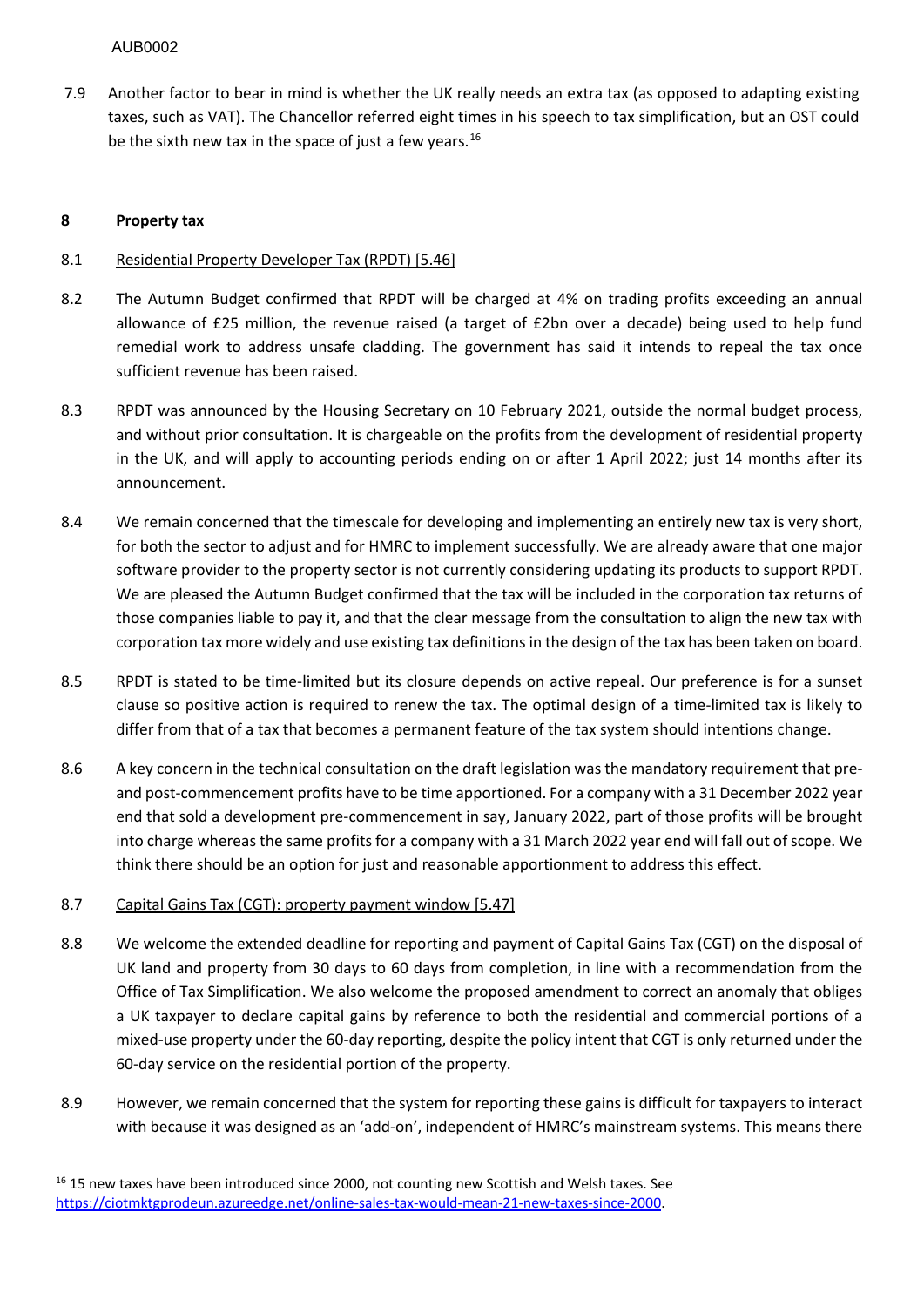have been significant teething problems with the operation of the system for some groups, and is a salutary lesson that tax changes are no longer simply words in legislation, but often involve the creation of software or adaptation of IT systems. That is why proper consultation, and an adequate period of testing, is vital if these teething problems are to be avoided.

### **9 Energy, environment and transport taxes**

### 9.1 Aviation tax reform [5.48]

- 9.2 Recognising that the reforms largely relate to rates and bandings (on which we don't normally comment) we are addressing this from a climate change perspective.
- 9.3 As such, we welcome the increase in the amount of Air Passenger Duty (APD) paid on long-haul flights, but question whether the decision to introduce a new lower rate of APD on UK domestic flights is compatible with the UK's climate ambitions, while such flights are not powered by sustainable aviation fuel (SAF) and other aviation decarbonisation strategies are still works in progress.
- 9.4 While a higher rate of APD for ultra-long-haul flights may help to better link the rate of tax paid with emissions produced, the risk of having a lower rate of APD for domestic flights is that it may encourage more consumers to choose air over other available modes of transport like rail, which currently generate lower carbon emissions.
- 9.5 The Government's 10-point plan for addressing climate change looks to research into 'greener fuel' to bring the aviation sector to a lower-emission future. We welcome that £180 million has been earmarked to start the development of commercial-scale UK SAF plants, which forms a major part of the decarbonisation strategy for the aviation sector.
- 9.6 As there is no governmental source that provides information on the anticipated impact to CO2 emissions for these two changes to APD rates, it is difficult to provide further analysis and we recommend that this data is made available. However, we note that there is an anticipated loss of revenue from 2023 onwards of  $£30m+$  when combining the two rate changes.<sup>[17](#page-9-0)</sup> This also means that there are no excess revenues that would be expected to be contributing to the funding for sustainable aviation fuel plants.
- 9.7 We also note that APD is in the process of being devolved to Scotland. The Scottish Government previously had a proposed policy of reducing the APD burden by 50% and eliminating it completely when finances allowed. However, in 2019, following the Scottish Government's declaration of a climate emergency, it abandoned this policy. The announcement appears to entrench different approaches by the two governments. We think it is important that there is clarity over how and when the issues that have prevented devolution of APD from progressing will be resolved. This would give those responsible for administering and collecting the tax more certainty to allow them to plan ahead. It is not clear from the information in the Red Book the reasons for the anticipated £5m drop from 2025/26 onwards.

# <span id="page-9-0"></span>9.8 Climate change and tax information and impact notes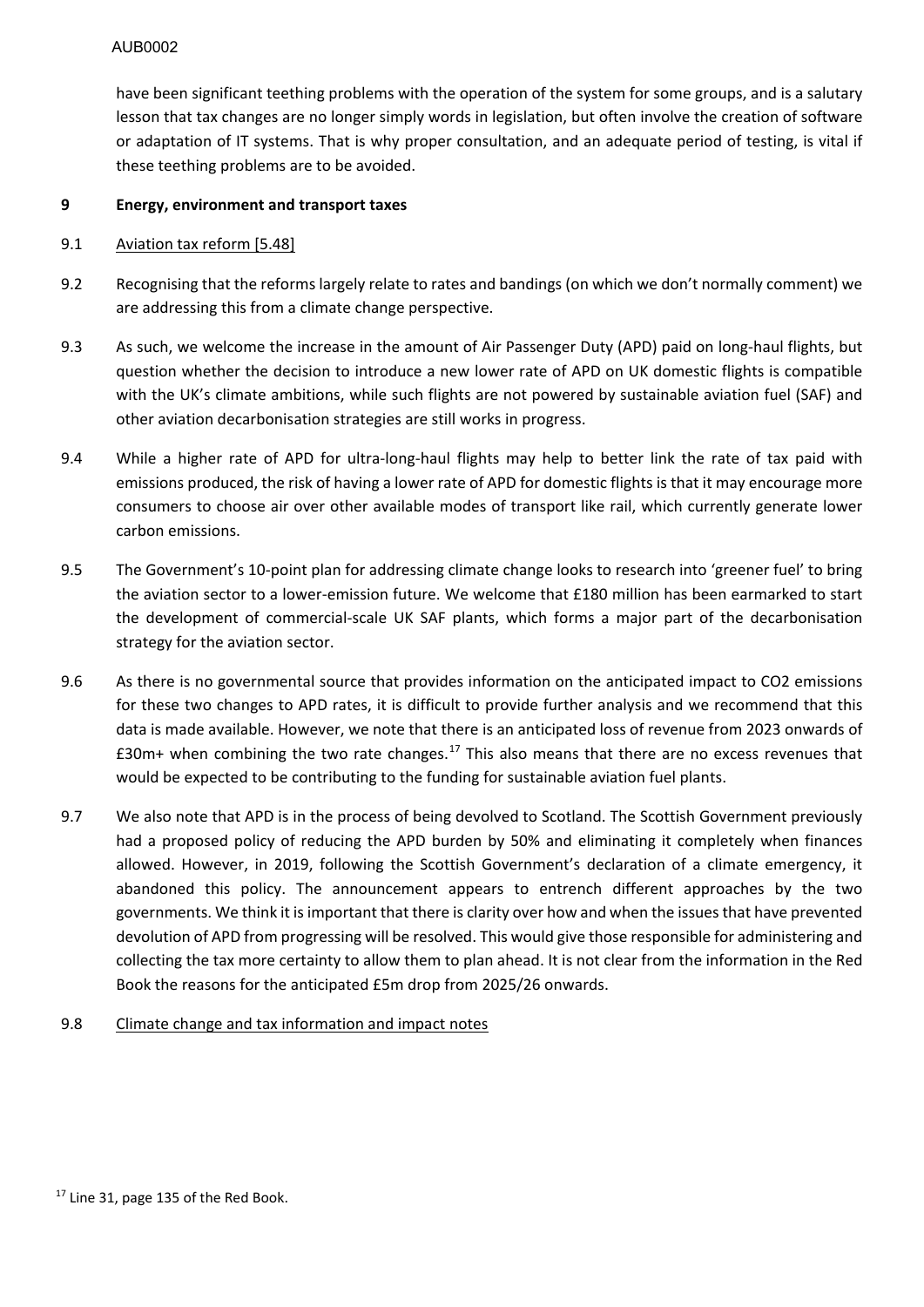- 9.9 Currently, environmental and climate impacts are simply included towards the end of TIINs under 'Other impacts'.[18](#page-10-0) We are concerned that this risks reducing consideration of these issues to an 'after-thought'.
- 9.10 We think now is the time for climate / environmental impacts to have their own section in tax information and impact notes (TIINs). At a minimum, this will help ensure that policy makers have to properly consider such factors. But ideally, for all taxes, it should be necessary to state how the measure complies with the government's climate targets.

### **10 Indirect Tax**

# 10.1 Alcohol Duty reform [5.58]

- 10.2 We welcome the relative simplicity of the proposed new regime, and the commitment to a simpler scheme of administration. Further, we welcome that stakeholder feedback has been taken on board in shaping the reforms to date, and that stakeholder consultation continues. It would be beneficial for the consultation to consider the objectives of the tax and how best to reconcile / balance them with health and budgetary concerns ie curtailing alcohol abuse, the need to raise revenue, along with helping the hard-pressed hospitality / leisure sectors.
- 10.3 In the new consultation, we note in the section headed 'Draught products rates' [\(paras 4.22-4.26\)](https://assets.publishing.service.gov.uk/government/uploads/system/uploads/attachment_data/file/1028702/20211026_Alcohol_Duty_Review_Consultation_and_CFE_response.pdf) there are proposed changes to reduce rates for <8.5% products sold in large containers, in a similar way to Australia. We would anticipate that industry feedback will identify whether this is the best way of targeting relief at a hard-pressed sector, though we would have liked to understand where the benefit will go. The cost of the reform is dwarfed by the cost of the freeze in duties per the Red Book (for the third Budget in a row); we do not comment on rates but would this benefit from open economic analysis?
- 10.4 Based on member feedback, we still have concerns around the existing high level of burdens on obtaining excise approvals. We note that the ongoing consultation allows stakeholders further opportunity to propose administrative simplifications which we would hope are able to shape the future administrative policy for alcohol duty.

# **11 Tax administration and non-compliance**

# 11.1 Basis Period Reform [5.70]

11.2 We are pleased that the government has deferred the start date for basis period reform by one year, something we called for in our letter to the then Financial Secretary in August.<sup>[19](#page-10-1)</sup> However, we remain concerned that changes to what has been described as the 'fundamental building blocks of the tax system'<sup>[20](#page-10-2)</sup> are being rushed through to facilitate the introduction of Making Tax Digital for Income Tax (which we comment on below).

<span id="page-10-0"></span><sup>18</sup> Se[e https://assets.publishing.service.gov.uk/government/uploads/system/uploads/attachment\\_data/file/872428/Annex\\_C\\_](https://assets.publishing.service.gov.uk/government/uploads/system/uploads/attachment_data/file/872428/Annex_C_-_impact_assessments_in_tax_information_and_impact_notes.pdf) impact assessments in tax information and impact notes.pdf which states that they should consider 'wider environmental impact and carbon assessment'.

<span id="page-10-2"></span><span id="page-10-1"></span><sup>19</sup> Se[e https://www.tax.org.uk/basis-period-reform-and-mtd-ciot-letter-to-financial-secretary-to-the-treasury](https://www.tax.org.uk/basis-period-reform-and-mtd-ciot-letter-to-financial-secretary-to-the-treasury) <sup>20</sup> See [https://www.gov.uk/government/consultations/basis-period-reform/basis-period-reform-consultation,](https://www.gov.uk/government/consultations/basis-period-reform/basis-period-reform-consultation) section 'Foreword'.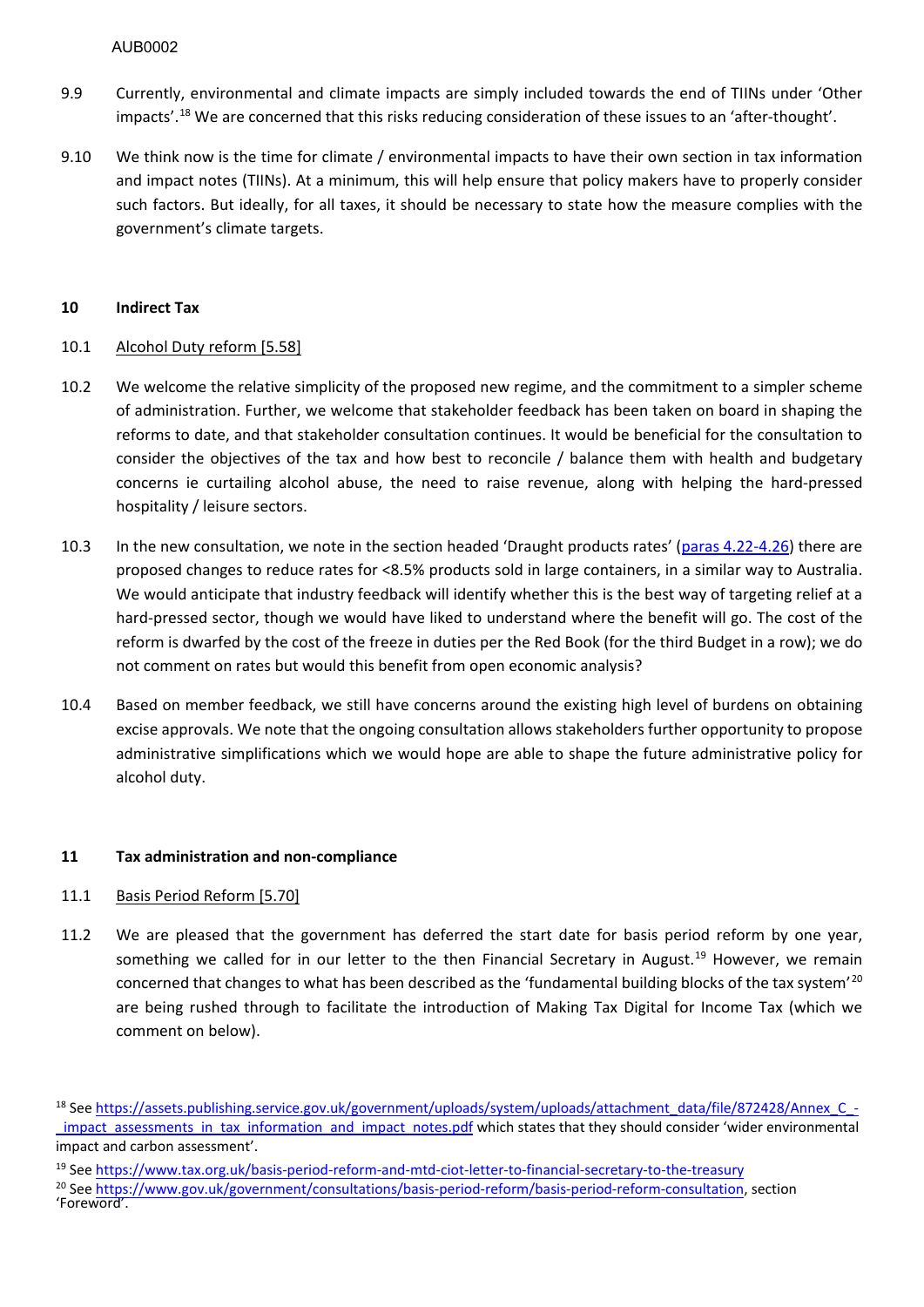- 11.3 We are concerned that, for those businesses affected, basis period reform will exchange largely one-off complexities for ongoing ones and will not provide the desired simplification if these businesses are unable to change their accounting date to 31 March / 5 April. Whilst under existing rules there are some complications in the opening and closing years of a business, or when it changes its commercial accounting period end, these arise only at those specific points in a business's life and will mainly affect the minority of businesses that do not use the tax year as their accounting period end. Under the new rules there will be continuing compliance issues around the need to apportion the results of two commercial accounting periods into each tax year, and estimating – and subsequently correcting - the results of the second of those commercial accounting years.
- 11.4 Overall, the existing rules are well understood by tax professionals, therefore the apparent simplification rationale for the measure seems unconvincing in the context of the larger more complex businesses who will have access to professional advice. Evidence from HMRC suggests that 20% of businesses who do not use the tax year are unrepresented. This includes approximately 75,000 sole traders.<sup>[21](#page-11-0)</sup> LITRG anticipate the majority of these will change their accounting period to align with the tax year and so simplify their tax affairs before the move to Making Tax Digital for Income Tax. But this will only happen if they are aware of the impending change to the basis period rules and understand what the implications will be for their business, in order that they can make an informed decision whether to change their accounting period, or not. It is therefore essential that HMRC provide targeted and timely communications, guidance and support for this section of the taxpayer population. The reform will also simplify tax for many new unincorporated businesses, provided they are commercially able to prepare accounts on a tax year basis.
- 11.5 There are numerous knock-on effects in the transitional period which also need addressing to prevent unfair outcomes and the Government has decided to make some changes in response to issues raised during the consultation.<sup>22</sup> Some of these are dealt with in the Finance Bill, and others (to do with minimising burdens caused by having to submit tax returns containing provisional figures) will be explored and a decision will then be made whether to introduce them, ahead of the transition year 2023/24. The changes in the Finance Bill include treating any excess profits arising during the transition year as a one-off separate item of taxable income, rather than as part of a business's normal trading income. The government says that this treatment will minimise the impacts on allowances and means-tested benefits that were raised during the consultation. However, our initial examination of the detail leads us to believe that the measure will not be as effective as hoped, for example it may not minimise the full impact on allowances. The government has also decided to extend the carry-back of loss relief arising due to excess overlap relief in the transition year from one to three years. This provides welcome flexibility around use of excess overlap relief for those taxpayers unable to benefit from full relief in the transitional year due to the level of their income.
- 11.6 It is true that under the existing system businesses with commercial accounting year ends early in the tax year have benefited from effective deferral of tax payments on a given quantum of commercial profits. There is no particular justification for this but the proposals for reform are not the only way in which it might have been addressed. Some such businesses may change their year end to the tax year end, once this benefit is no longer available and to avoid the compliance difficulties mentioned above. Other such businesses, particularly those with international connections, or seasonal businesses, may be practically unable to do this and will suffer those burdens.

# 11.7 Making Tax Digital (MTD) for Income Tax Self-Assessment (ITSA) [5.72]

<span id="page-11-1"></span><span id="page-11-0"></span><sup>&</sup>lt;sup>21</sup> HMRC's evidence to the House of Lords Finance Bill Sub-Committee on 28 October 2021 at 11:42. <sup>22</sup> [https://www.gov.uk/government/consultations/basis-period-reform/outcome/summary-of-responses#next](https://www.gov.uk/government/consultations/basis-period-reform/outcome/summary-of-responses#next-steps)steps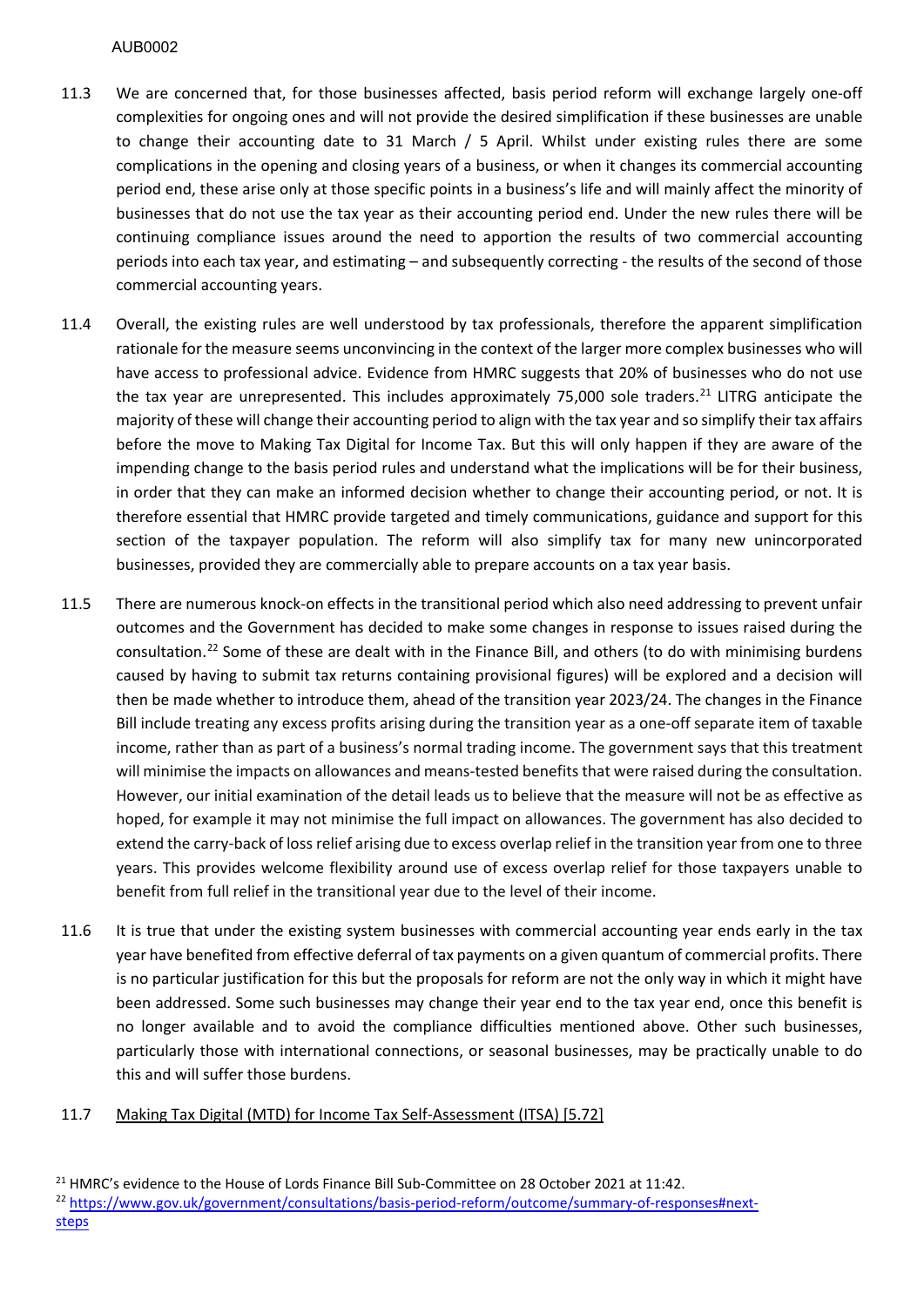- 11.8 On 23 September 2021, when it laid the detailed Regulations, the government announced that MTD for ITSA would be deferred a year to April 2024 for sole traders and landlords, and to April 2025 for general partnerships. The associated reform of penalties will also be deferred.
- 11.9 Following George Osborne's declaration of the 'death of the tax return' in the March 2015 Budget, and the unveiling of MTD later in 2015, the project has been the subject of necessary delays and alterations. We remain convinced that this is a direct result of the tax consultation process not being followed. No relevant prior consultation took place before either announcement, and the subsequent consultation which took place commenced at stage 2, after the government had committed to the project and the overall direction of travel.
- 11.10 Whilst we are in favour of digitisation where it brings benefits to taxpayers, agents and HMRC, we remain unconvinced that MTD will deliver any of the alleged benefits. LITRG are especially concerned about the low turnover threshold trigger entry into MTD (£10,000) and the fact that HMRC will not be producing their own free software, instead choosing to rely on third parties. However, the further delay to the implementation timetable will provide more time for education, preparation and testing, and we are hopeful that this time will be used productively.

### 11.11 Notification of uncertain tax treatment by large businesses

- 11.12 The Budget confirmed that the government will introduce the new compliance burden for large businesses, requiring them to notify HMRC where they have adopted an 'uncertain tax treatment', from April 2022. Uncertain tax treatments will be defined by two criteria: that a provision has been made in the accounts for the uncertainty, or that the position taken by the business is contrary to HMRC's known interpretation (as stated in the public domain or in dealings with HMRC).
- 11.13 We are pleased that the third criterion which was included in draft legislation published in the summer that of where there is a substantial possibility that a tribunal or court would find the taxpayer's position to be incorrect - will not be included (although the government says it is still considering this trigger for possible inclusion later).
- 11.14 That the third trigger is not being introduced, at least at the outset, shows that the government has listened to stakeholders. There has been significant engagement with HMRC and HMT, and a willingness to discuss the concerns we raised throughout the consultation process. Nevertheless, because of the starting point for the measure (stage 2 of the tax consultation framework), notwithstanding the improvements that have been made, we remain unconvinced that the measure will achieve the stated policy aims<sup>23</sup> effectively or proportionately.

#### **12 Other measures**

#### 12.1 Universal Credit (UC) taper and work allowance [2.94, 5.6]

<span id="page-12-0"></span><sup>23</sup> The objective is to reduce the legal interpretation portion of the tax gap. The measure aims to ensure that HMRC is aware of all cases where a large business has adopted a treatment with which HMRC may disagree and accelerate the point at which discussions occur on uncertain tax treatment.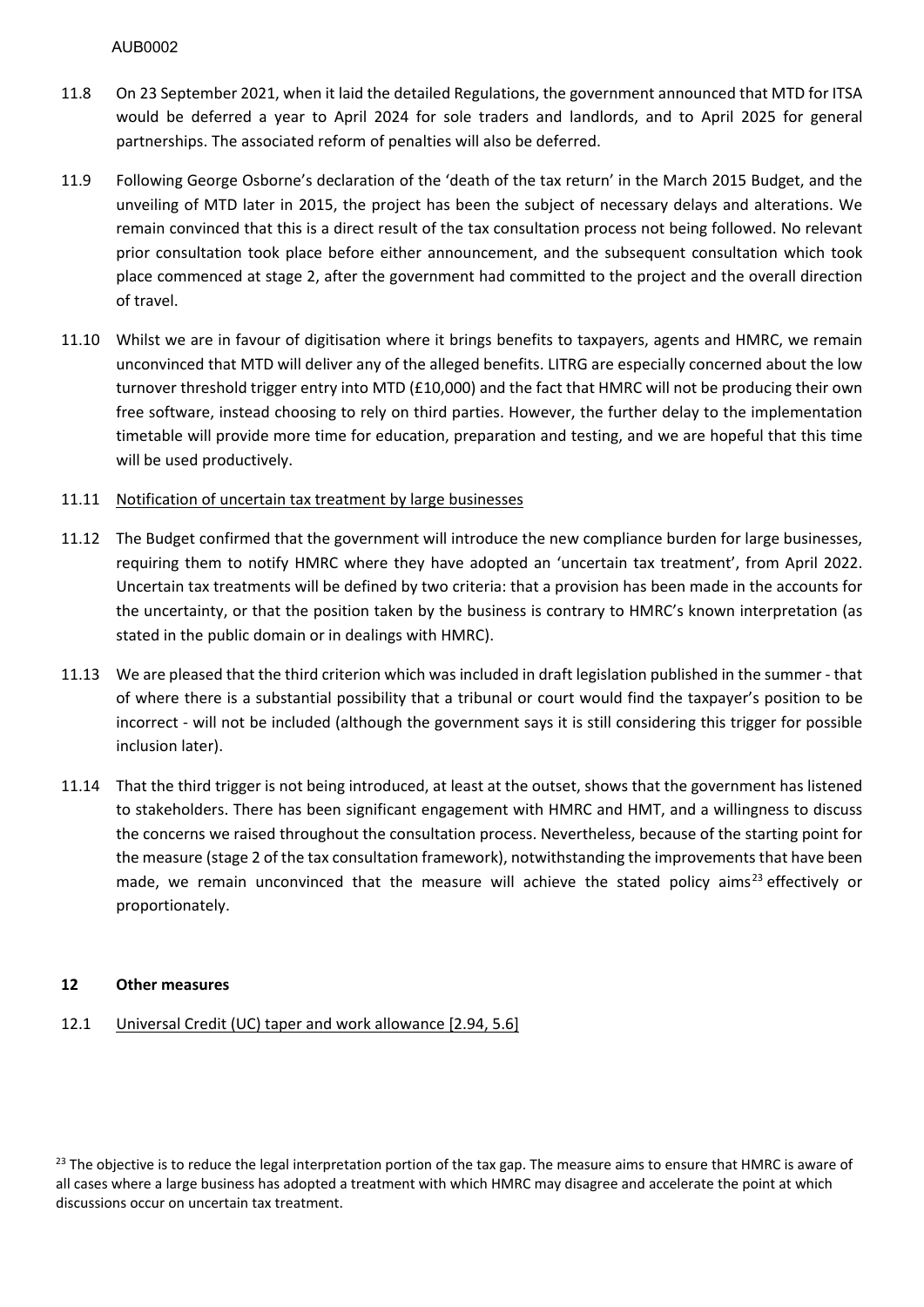- 12.2 We welcome the changes announced to UC and the national living wage. Changing the UC taper rate to 55% means that most<sup>24</sup> low-income workers will keep more of every pound that they earn. Moreover, those who qualify for a work allowance will get to keep even more when work allowances increase by £500 a year<sup>2</sup>. Some people will become entitled to some UC for the first time as a result of the changes.
- 12.3 The changes to UC don't appear to be replicated in tax credits which may mean that some tax credit claimants may be better off under UC once they are implemented. However, the changes are complex, they interact with tax and national insurance and they affect people differently depending on their circumstances. It is very important for people to seek specialist welfare rights advice before making a claim for UC if they are already in receipt of tax credits or any other benefits UC is replacing. <sup>[25](#page-13-1)</sup>
- 12.4 For many years, LITRG has highlighted the high marginal deduction rates faced by low-income workers in receipt of UC and tax credits. High marginal deduction rates reduce work incentives and, as the Chancellor acknowledged in his speech, the UC taper rate is therefore effectively another tax for those on the lowest incomes. Changing the taper rate and increasing the work allowance is a better, more targeted way to help low-income workers compared to, say, increasing the tax personal allowance (which has no benefit for those already below it, and for those above, the benefit may be reduced by the UC taper rate).
- 12.5 As a general point, LITRG would like to see better co-ordination of policy making across government departments as a decision in one area of law can have knock-on effects in other areas, often affecting the low-income, unrepresented population $26$ .

<span id="page-13-2"></span><sup>26</sup> See LITRG's December 2020 paper, *A better deal for the low-income taxpayer*, pages 44 and 45: <https://www.litrg.org.uk/latest-news/reports/201204-better-deal-low-income-taxpayer>

<span id="page-13-0"></span><sup>&</sup>lt;sup>24</sup> Those who earn under the work allowance do not have the taper applied to their earnings so will not benefit from this change. [https://assets.publishing.service.gov.uk/government/uploads/system/uploads/attachment\\_data/file/1028814/Budget\\_AB2021](https://assets.publishing.service.gov.uk/government/uploads/system/uploads/attachment_data/file/1028814/Budget_AB2021_Web_Accessible.pdf) [\\_Web\\_Accessible.pdf](https://assets.publishing.service.gov.uk/government/uploads/system/uploads/attachment_data/file/1028814/Budget_AB2021_Web_Accessible.pdf)

<span id="page-13-1"></span><sup>&</sup>lt;sup>25</sup> This is because if a tax credit claimant (or a claimant of any legacy benefit universal credit is replacing) makes a claim for universal credit, their tax credit award will be automatically terminated even if they are not entitled to any UC (for example because they have capital above the threshold). HMRC say that in this situation they cannot go back to tax credits as no new tax credits are possible (with one exception for frontier workers).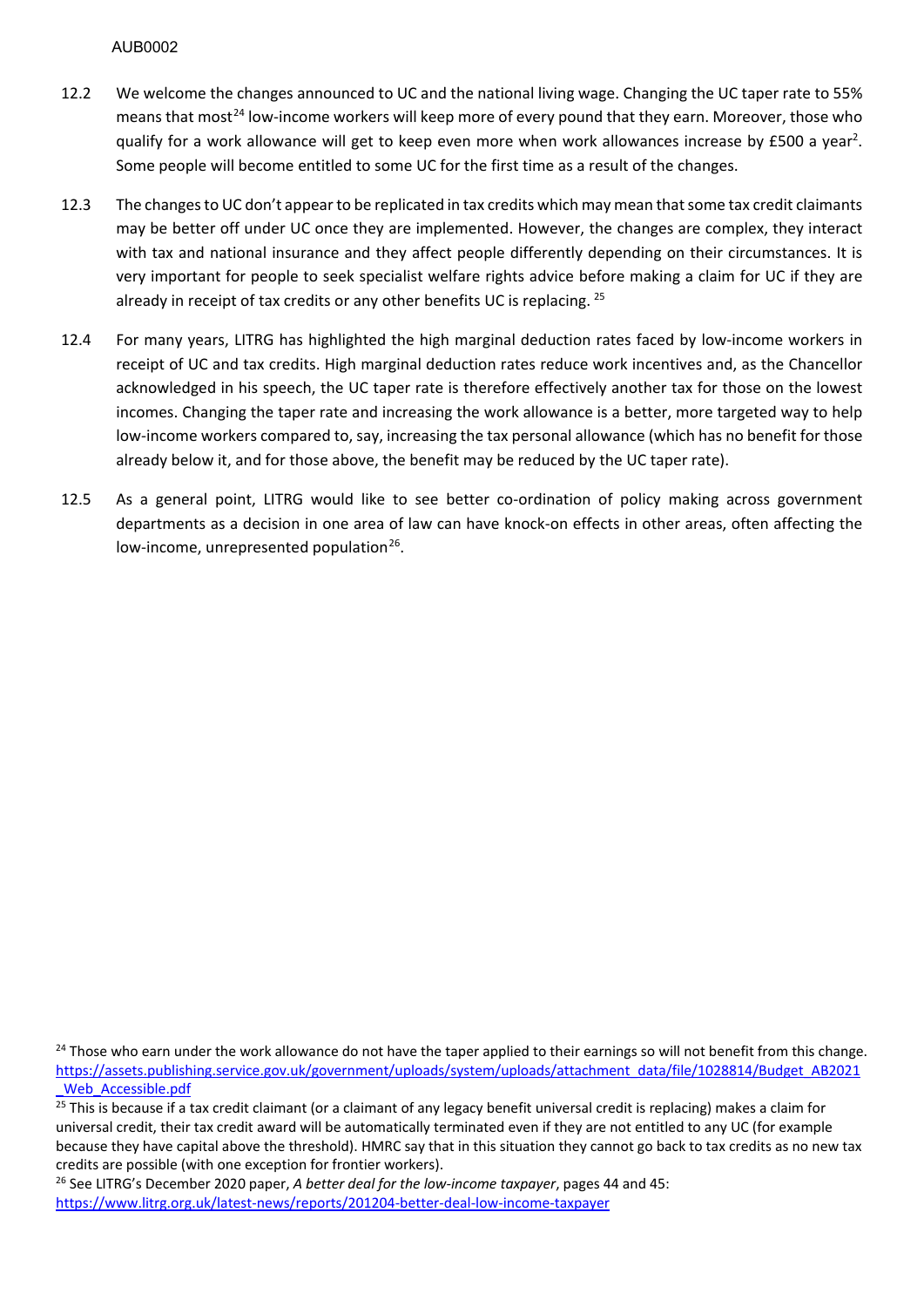# **Principles of tax policy**

The Committee's 2011 report recommended that tax policy should be measured by reference to the following principles. Tax policy should:

- *1. be fair. We accept that not all commentators will agree on the detail of what constitutes a fair tax, but a tax system which is considered to be fundamentally unfair will ultimately fail to command consent.*
- *2. support growth and encourage competition.*
- *3. provide certainty. In virtually all circumstances the application of the tax rules should be certain. It should not normally be necessary for anyone to resort to the courts in order to resolve how the rules operate in relation to his or her tax affairs. Certainty about tax requires*
	- *i. legal clarity: Tax legislation should be based on statute and subject to proper democratic scrutiny by Parliament.*
	- *ii. Simplicity: The tax rules should aim to be simple, understandable and clear in their objectives.*
	- *iii. Targeting: It should be clear to taxpayers whether or not they are liable for particular types of charges to tax. When anti-avoidance legislation is passed, due regard should be had to maintaining the simplicity and certainty of the tax system.*
- *4. provide stability. Changes to the underlying rules should be kept to a minimum and policy shocks should both be avoided. There should be a justifiable economic and/or social basis for any change to the tax rules and this justification should be made public and the underlying policy made clear.*
- 5. *The Committee also considers that it is important that a person's tax liability should be easy to calculate and straightforward and cheap to collect. To this end, tax policy should be practicable.*
- 6. *The tax system as a whole must be coherent. New provisions should complement the existing tax system, not conflict with it.*

# **CIOT's objectives for the tax system**

Our stated objectives for the tax system have much in common with the Committee's tax policy principles, and include:

- A legislative process which translates policy intentions into statute accurately and effectively, without unintended consequences.
- Greater simplicity and clarity, so people can understand how much tax they should be paying and why.
- Greater certainty, so businesses and individuals can plan ahead with confidence.
- A fair balance between the powers of tax collectors and the rights of taxpayers (both represented and unrepresented).
- Responsive and competent tax administration, with a minimum of bureaucracy.

#### **LITRG's principles for the tax system**

- 1. Clear and up to date
- 2. Simple
- 3. Equitable
- 4. Just
- 5. Accessible and responsive
- 6. Joined up
- 7. Inclusive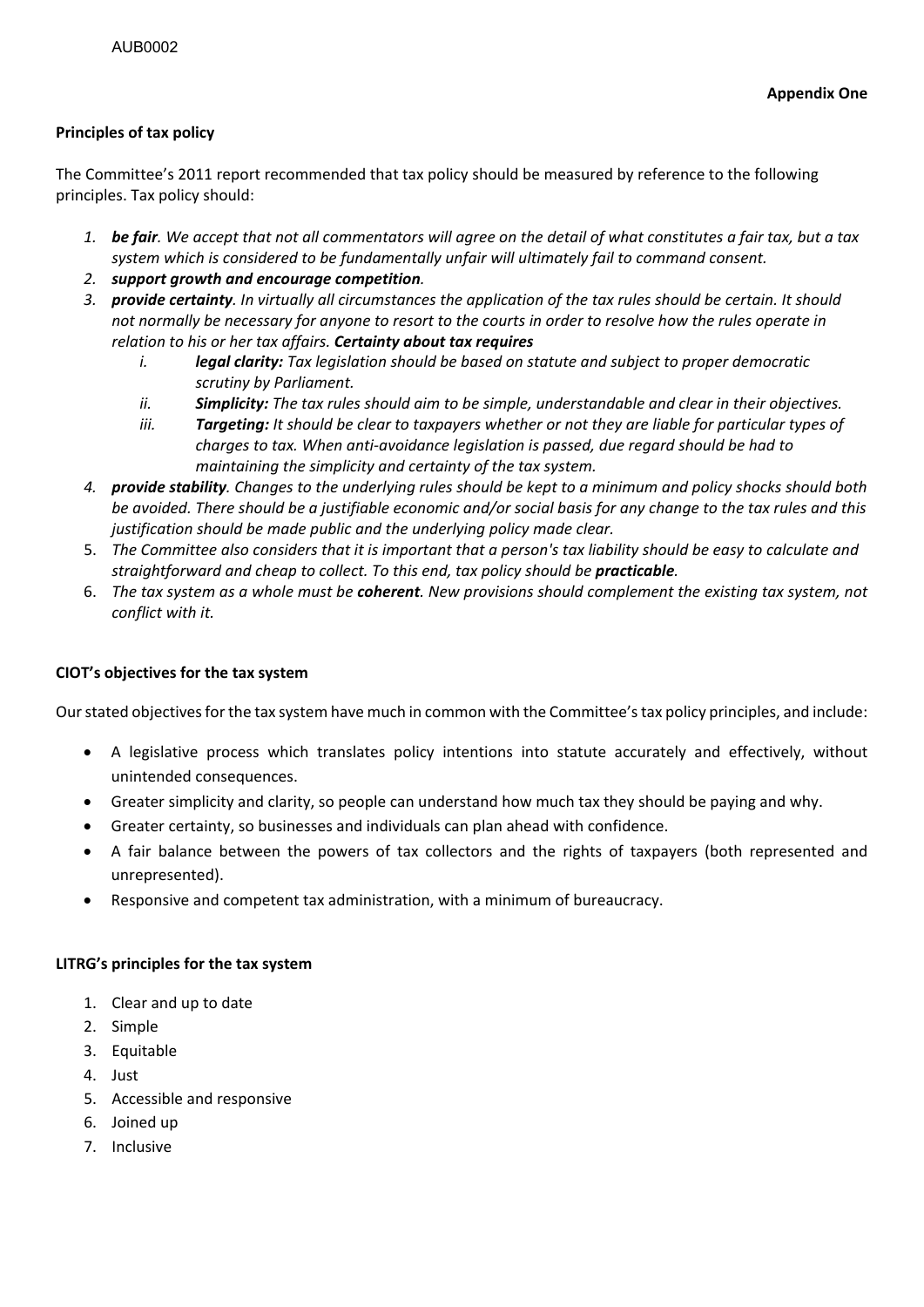# **Conclusions and recommendations of Tax after Coronavirus (edited)**

(Initial paragraph numbers refer to Conclusions and Recommendations section)

| <b>Recommendation / conclusion</b>                                                                                                                                                                                                                                                                                                                                         | <b>Progress</b>                                                                                                                                                                                                                                                                                                                                                                                                                                                                                                                                                                                                                                                                        |
|----------------------------------------------------------------------------------------------------------------------------------------------------------------------------------------------------------------------------------------------------------------------------------------------------------------------------------------------------------------------------|----------------------------------------------------------------------------------------------------------------------------------------------------------------------------------------------------------------------------------------------------------------------------------------------------------------------------------------------------------------------------------------------------------------------------------------------------------------------------------------------------------------------------------------------------------------------------------------------------------------------------------------------------------------------------------------|
| 6.  As part of its recovery from the coronavirus<br>pandemic, the UK<br>has an opportunity for a<br>comprehensive review and reform of the tax<br>system. (Paragraph 50)                                                                                                                                                                                                   | There are few signs that tax reform is high up the<br>Government's agenda at present.<br>This was not a tax reforming Budget, and nor was the<br>spring Budget. The Government has made significant tax<br>announcements in both Budgets (and in between) but<br>these have been changes to rates and freezes to<br>thresholds, both aimed at revenue-raising, rather than<br>changes to the structures of taxes.<br>A limited exception to this is the restructuring of the<br>alcohol duty regime. Also worth noting are the<br>ambitious plans to modernise HMRC's administration of<br>the tax system (paragraph 35, below), though these do<br>not constitute tax reform as such. |
| 7. We recommend that the Government should do as its<br>predecessors have done-during previous crises and<br>support businesses by introducing a temporary three-<br>carry-back<br>for<br>trading<br>loss<br>losses<br>year<br>in.<br>both incorporated and unincorporated businesses.<br>(Paragraph 56)                                                                   | The Government has done this.                                                                                                                                                                                                                                                                                                                                                                                                                                                                                                                                                                                                                                                          |
| 8. The Annual Investment Allowance  we urge<br>the Government to look favourably on further extension<br>and possibly permanency at the existing level, which<br>would provide welcome certainty to small and medium-<br>sized enterprises. (Paragraph 62)<br>9-11. Paragraphs 9-11 summarised the committee's<br>conclusions on a windfall tax on pandemic profits, and a | At Autumn Budget 2021 the Government extended the<br>higher level (£1 million) AIA until 31 March 2023. This is<br>welcome but, as the committee noted in the Tax after<br>Coronavirus (TAC) report, setting a permanently high<br>rate would provide more certainty, to the benefit of<br>business. (See our comments in section 6 above)<br>There is no sign the Government is considering either a<br>windfall tax on pandemic profits, or a wealth tax.                                                                                                                                                                                                                            |
| wealth tax (either annual or one-off).<br>12. The evidence submitted to this inquiry indicates that<br>raising tax revenue quickly and at a large scale is likely to<br>require higher contributions from one or more of income                                                                                                                                            | This prediction has come to pass. Employer and<br>employee national insurance contributions have, of<br>course, both been increased by 1.25% by virtue of the                                                                                                                                                                                                                                                                                                                                                                                                                                                                                                                          |
| tax, national insurance and VAT It is clear to the<br>Committee that the ['tax lock'] manifesto commitment<br>of the Conservative Party will come under pressure<br>under the current circumstances. (Paragraph 93)                                                                                                                                                        | Health and Social Care Levy. (See our comments in<br>section 4 above)                                                                                                                                                                                                                                                                                                                                                                                                                                                                                                                                                                                                                  |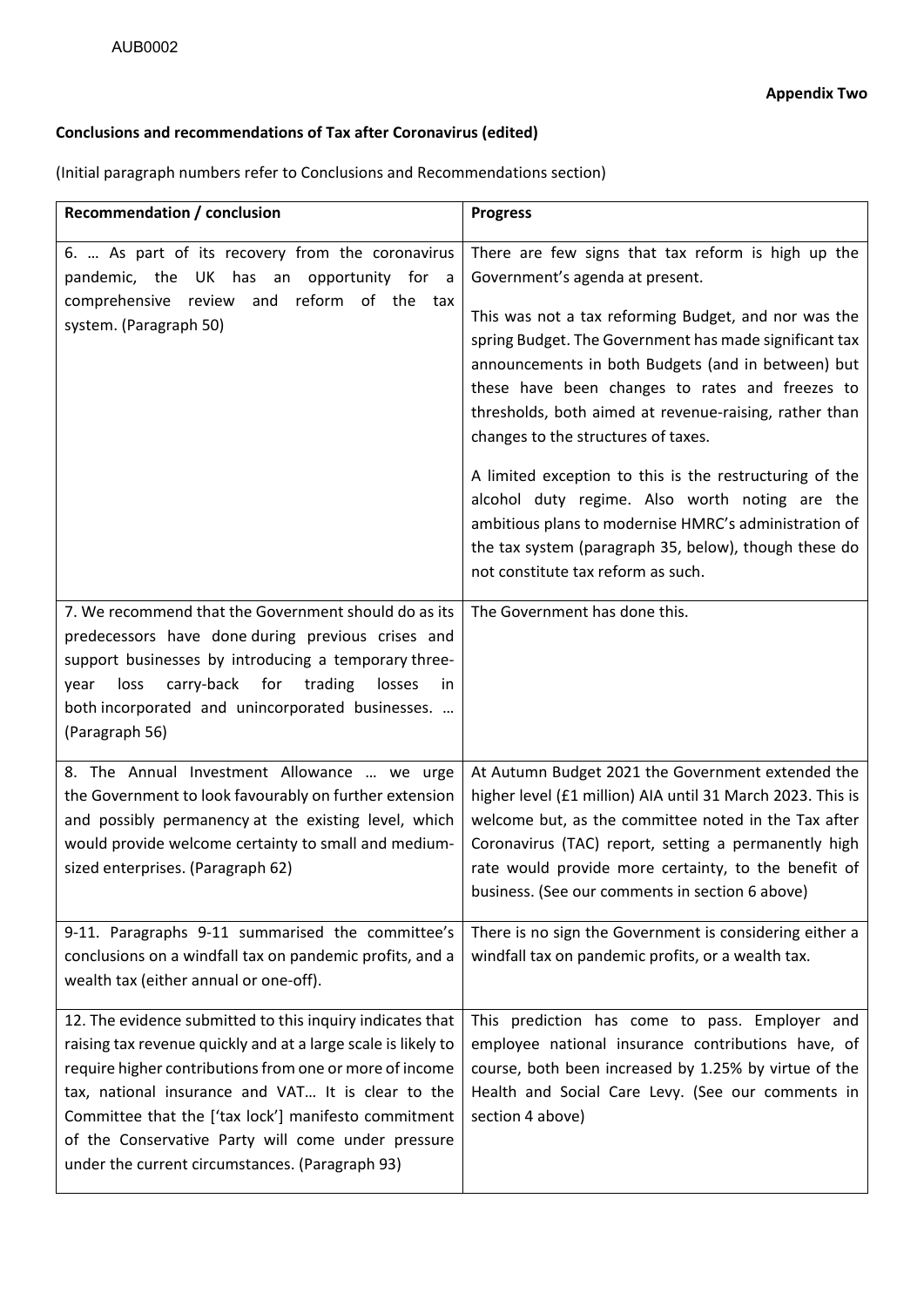| 13. Based on the evidence we heard and received, we<br>conclude that income tax is more efficient than some<br>other taxes and we do not see a pressing need for reform<br>at this time.  We note that the Government could raise<br>revenue simply by freezing income tax thresholds, and<br>that such a change would cause minimum economic<br>distortion. (Paragraph 97)                                                                | In the spring Budget the Chancellor announced the<br>income tax personal allowance and higher rate<br>threshold would be frozen until 2026, raising more than<br>£8 billion a year by the end of that period.                                                                                                                                                                                                                                                                                                                        |
|--------------------------------------------------------------------------------------------------------------------------------------------------------------------------------------------------------------------------------------------------------------------------------------------------------------------------------------------------------------------------------------------------------------------------------------------|--------------------------------------------------------------------------------------------------------------------------------------------------------------------------------------------------------------------------------------------------------------------------------------------------------------------------------------------------------------------------------------------------------------------------------------------------------------------------------------------------------------------------------------|
| 15.  a moderate increase in [corporation tax] rate could<br>raise revenue without damaging growth, especially if<br>balanced with fiscally appropriate measures to help<br>business, such as enhanced loss relief and capital<br>allowances. However, it is clear that a very significant<br>increase in the rate would be counterproductive.<br>(Paragraph 116)                                                                           | The Government announced a significant increase in the<br>main rate of corporation tax in the spring Budget, rising<br>from 19% to 25% in April 2023. Whether this increase is<br>'moderate' is open to debate.<br>While this was accompanied by more generous capital<br>allowances (including the 'super deduction') and<br>enhanced loss relief (for carrying back of losses) these<br>are temporary measures which will run out before the<br>corporation tax increase takes effect.                                             |
| 16. Given the regressive nature of the benefits accruing<br>to individuals from the current arrangements on<br>pension tax relief, especially those in the top earnings<br>decile, the Chancellor should urgently reform the entire<br>approach to pension tax relief. (Paragraph 123)                                                                                                                                                     | The Government has rejected the suggestion of a further<br>review of this area.<br>Its five-year freeze of the lifetime allowance will reduce<br>its size in real terms, making the relief less regressive.<br>We welcome the Government's proposal to tackle the<br>net pay pension anomaly, albeit not until 2024. (See our<br>comments in section 5 above)                                                                                                                                                                        |
| 17. We strongly believe that a major reform of the tax<br>treatment of the self-employed and employees is long<br>overdue  The review should incorporate the benefits<br>which accrue upon payment of NICs and other taxes as<br>well as the level, the incentives and the interaction of<br>such taxes. It should look as far as is possible to eliminate<br>so-called<br>problem'<br>the<br>'three-person<br>altogether. (Paragraph 139) | Notwithstanding the Chancellor's remarks at the launch<br>of the Self-Employment Income Support Scheme<br>(referenced in paragraph 126 of TAC) the Government<br>has not so far made any move to reform taxes in this<br>area, or even to undertake a review. This is<br>disappointing.<br>Because the health and social care levy (and the<br>transitional national insurance increase) will be levied on<br>both employers and employees, but only once on the<br>self-employed, it will exacerbate the 'three-person<br>problem'. |
| 18. We believe that if the tax advantages of self-<br>employment were to be reduced, then the tax<br>advantages of running a limited company should be<br>considered for reduction relative to the taxation of<br>employees under PAYE. (Paragraph 142)                                                                                                                                                                                    | Limited progress. Increasing corporation tax to 25% will<br>reduce the tax incentive to incorporate for some, but<br>retaining the rate at 19% for businesses with profits of<br>£50,000 or less misses an opportunity to reduce the<br>imbalance more generally.<br>By increasing rates of dividend tax by 1.25% alongside<br>the health and social care levy / national insurance                                                                                                                                                  |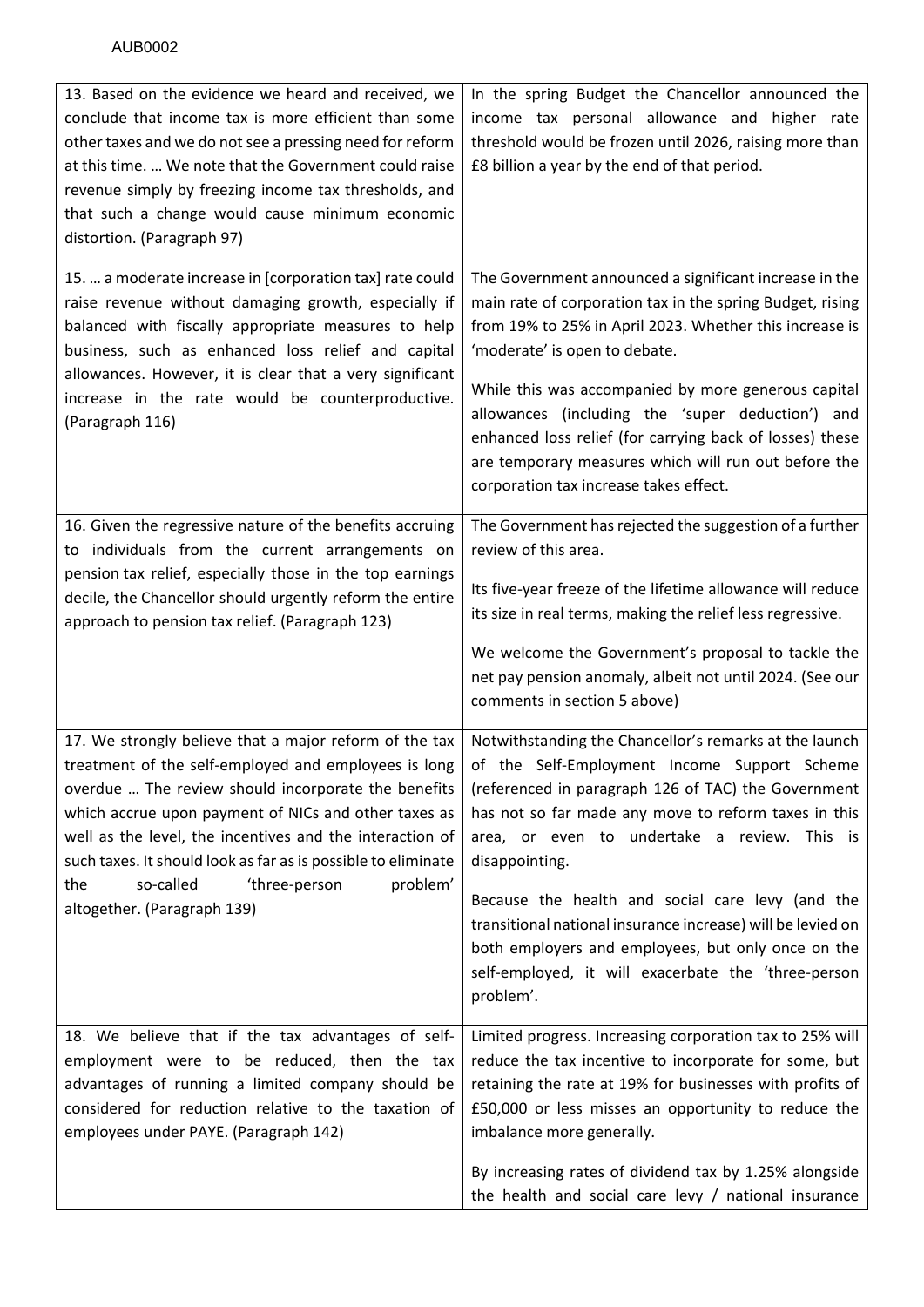<span id="page-17-0"></span>

|                                                                                                                                                                                                                                                                                                                                                                                                                                                                                                                                                                                                                                                          | increase, the Government are at least ensuring the tax<br>advantages of incorporation do not grow.                                                                                                                                                                                                                                                                                                                                                                                                                                                                                                                                                                                                                                                                                                                                  |
|----------------------------------------------------------------------------------------------------------------------------------------------------------------------------------------------------------------------------------------------------------------------------------------------------------------------------------------------------------------------------------------------------------------------------------------------------------------------------------------------------------------------------------------------------------------------------------------------------------------------------------------------------------|-------------------------------------------------------------------------------------------------------------------------------------------------------------------------------------------------------------------------------------------------------------------------------------------------------------------------------------------------------------------------------------------------------------------------------------------------------------------------------------------------------------------------------------------------------------------------------------------------------------------------------------------------------------------------------------------------------------------------------------------------------------------------------------------------------------------------------------|
| 19. Evidence to this inquiry is clear that differences<br>national<br>between<br>income<br>and<br>tax<br>insurance contributions<br>distortions<br>create<br>and<br>unfairness. While we have not heard enough evidence to<br>recommend a wholescale<br>merger of national<br>insurance contributions<br>income<br>the<br>and<br>tax,<br>Government should consider what can be done to<br>the<br>distortions<br>gradually<br>through<br>remove<br>time. (Paragraph 146)                                                                                                                                                                                 | No progress in this area unless you think that the<br>extension of the health and social care levy $-$ which<br>otherwise taxes earnings as national insurance does - to<br>pensioners' employment income (but not pension<br>income) constitutes a first step to extending the scope<br>of national insurance. The Government have not<br>indicated that this is their intention.<br>We remind the committee that, in a 2016 report, the<br>Office of Tax Simplification proposed aligning the bases<br>of income tax and national insurance, and the then<br>Chancellor, Philip Hammond, agreed in his response<br><sup>27</sup> that 'there are potential gains from moving NICs onto<br>an annual basis' but because it would be 'a major<br>upheaval I do not consider now to be the right time to<br>make this major reform'. |
| 20. We believe that when reviewing the burdens of<br>taxation for the employed and self-employed and limited<br>companies, the Government should also review the<br>taxation of pensions and the tax relief applicable to<br>pension payments. (Paragraph 148)                                                                                                                                                                                                                                                                                                                                                                                           | The Government have not initiated any review in this<br>area.                                                                                                                                                                                                                                                                                                                                                                                                                                                                                                                                                                                                                                                                                                                                                                       |
| 21.  We strongly approve of the Government's<br>approach in seeking international agreement on taxation<br>of companies providing digital services and, where<br>international agreement is reached, maintaining its<br>commitment to abolishing the digital services tax in<br>favour of any such agreement. (Paragraph 155)<br>22. We recommend that the Government provide this<br>Committee with an annual report on progress towards<br>reaching international agreement on the taxation of<br>digital services, the yield of the digital services tax and<br>the effects of the tax on digital companies and the wider<br>economy. (Paragraph 156) | We note with approval the agreement by 136 countries,<br>including the UK, via the OECD/G20 Inclusive<br>Framework, of significant reforms to the taxation of the<br>largest multinational companies, including the tech<br>giants, including a global minimum tax rate.<br>We also note with approval the agreement signed on 21<br>October by the UK, four other European countries and<br>the United States, setting out how digital services taxes,<br>including the UK's, will be removed as the new rules are<br>adopted.                                                                                                                                                                                                                                                                                                     |
| 23. Based on evidence to the Committee, we believe that<br>there is a compelling case for the reform of capital<br>taxes. (Paragraph 164)                                                                                                                                                                                                                                                                                                                                                                                                                                                                                                                | We see no evidence that the Government are<br>considering significant reforms in this area. The<br>Government has not yet responded to the recent<br>reports published by the Office of Tax Simplification.                                                                                                                                                                                                                                                                                                                                                                                                                                                                                                                                                                                                                         |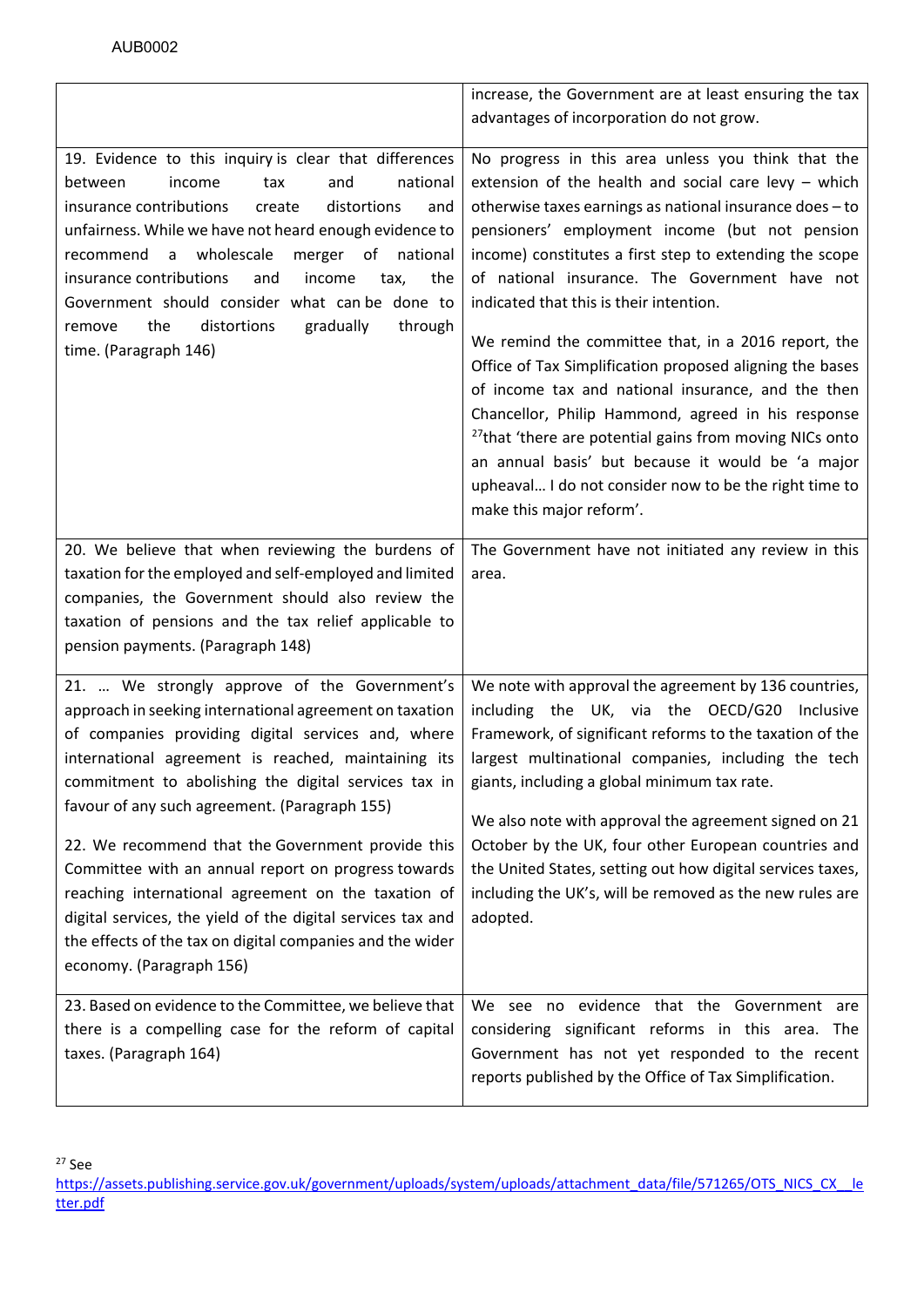| 24. We did not hear or receive any evidence in favour of<br>replacing VAT with a retail sales tax. Any contemplation<br>of such a change must be accompanied by more<br>the effects it would<br>evidence as to<br>have<br>(Paragraph 169)                                                                                                                                                                                                                                   | We see no sign the Government is contemplating such a<br>change.                                                                                                                                                                                                                                                                                                                                                                                                                                                                                                                                                                                                                                                                                                                                                                    |
|-----------------------------------------------------------------------------------------------------------------------------------------------------------------------------------------------------------------------------------------------------------------------------------------------------------------------------------------------------------------------------------------------------------------------------------------------------------------------------|-------------------------------------------------------------------------------------------------------------------------------------------------------------------------------------------------------------------------------------------------------------------------------------------------------------------------------------------------------------------------------------------------------------------------------------------------------------------------------------------------------------------------------------------------------------------------------------------------------------------------------------------------------------------------------------------------------------------------------------------------------------------------------------------------------------------------------------|
| 25.  We do not recommend any significant changes to<br>the scope of VAT. (Paragraph 180)                                                                                                                                                                                                                                                                                                                                                                                    | There have been no significant changes to the scope of<br>VAT.                                                                                                                                                                                                                                                                                                                                                                                                                                                                                                                                                                                                                                                                                                                                                                      |
| 26. The Government should, following consultation,<br>set out principles and objectives for the VAT system now<br>that VAT is free from EU law. This should include<br>a framework within which new reliefs can be assessed or<br>existing ones withdrawn. The Government should<br>ensure that the principles balance revenue raising,<br>economic growth and other objectives, such as<br>improving the quality of the environment and 'levelling<br>up'. (Paragraph 181) | The Government has not set out its principles and<br>objectives for the VAT system, although some more<br>targeted consultation has taken place such as in relation<br>to the VAT exemption for land.                                                                                                                                                                                                                                                                                                                                                                                                                                                                                                                                                                                                                               |
| 27. We recognise the challenge of net zero and agree<br>with witnesses to our Decarbonisation and Green<br>Finance inquiry that tax has a part to play in achieving<br>this goal (Paragraph 190)                                                                                                                                                                                                                                                                            | The Government have not so far published a tax strategy<br>to meet net zero.<br>The Government's response to TAC stated that the role<br>of tax and carbon pricing in meeting net zero, as well as                                                                                                                                                                                                                                                                                                                                                                                                                                                                                                                                                                                                                                  |
| 28. The Government should develop a tax strategy to<br>meet net zero. This should include tax measures to<br>incentivise the behavioural changes needed to achieve<br>net zero while at the same time providing short term<br>support in the tax system for pump-priming green<br>innovation and balancing the need to protect those on<br>low incomes. (Paragraph 191)                                                                                                     | managing the impacts and costs of the transition, would<br>be considered as part of the Final Report of the Net Zero<br>Review and future fiscal events. This report, published<br>on 19 October, provides a high-level overview of the<br>UK's approach to carbon pricing but this mostly<br>describes the mechanisms in place now (UK Emissions<br>Trading Scheme, Carbon Price Support, etc), offering<br>only the vaguest indications of how these mechanisms<br>might evolve in future (eg the Government 'is open to<br>linking the UK ETS internationally in principle' and is<br>committed 'to explore expanding the UK ETS to<br>additional sectors'). This is a long way from the Climate<br>Change Tax Policy Road Map we would like to see, to<br>help businesses and other taxpayers to plan ahead with<br>confidence. |
|                                                                                                                                                                                                                                                                                                                                                                                                                                                                             | The Emissions Trading Scheme covers less than half of<br>economic activity; there are issues around the extent to<br>which activity generating emissions has been<br>'outsourced to other countries which then export to us,<br>rather than eliminated altogether, and around the<br>consistency of carbon pricing across the economy; and<br>what if any role the Government sees for tax in filling<br>these gaps. In the aviation sector at least there are                                                                                                                                                                                                                                                                                                                                                                      |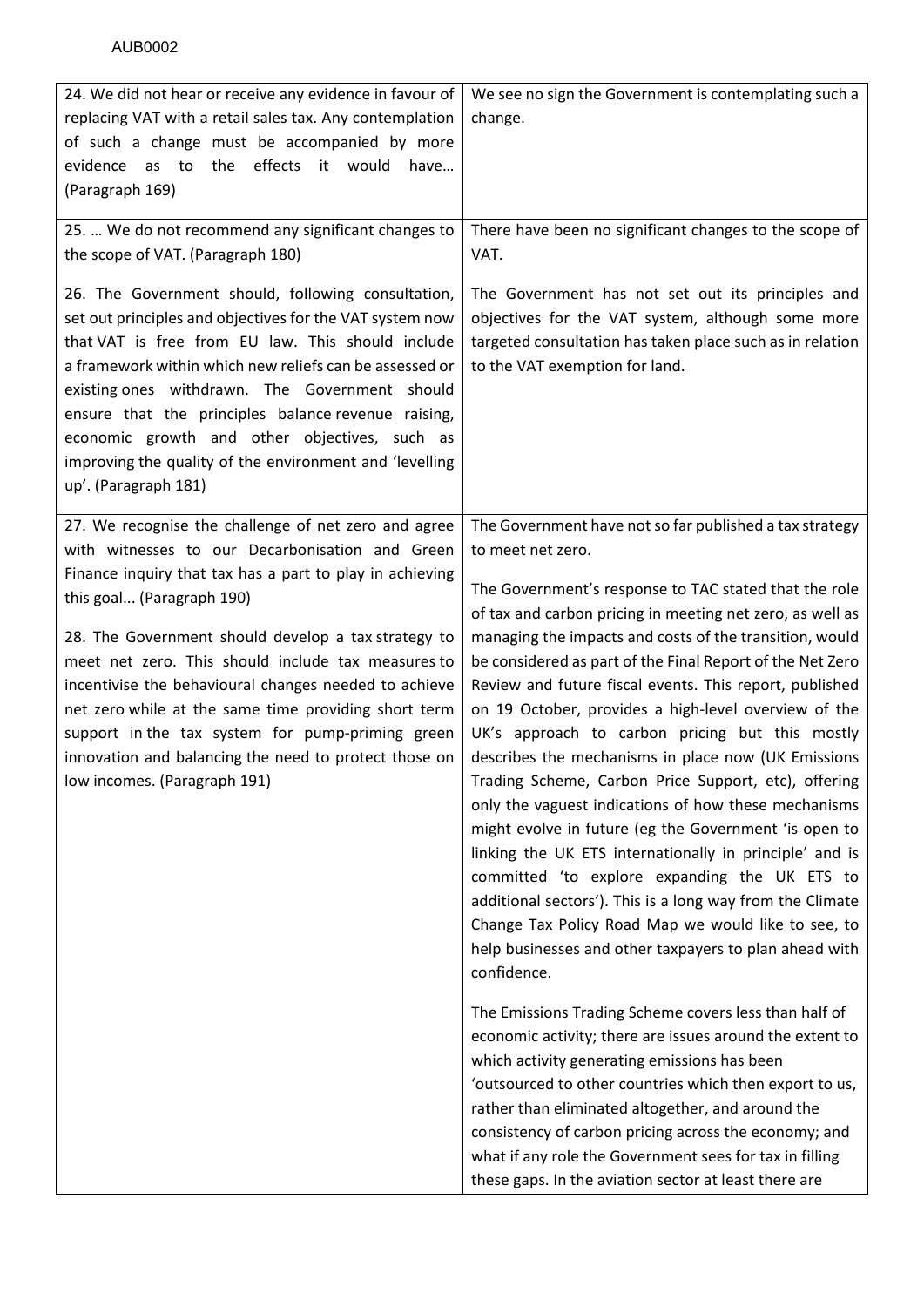|                                                                     | international treaties restraining the use of tax. The     |
|---------------------------------------------------------------------|------------------------------------------------------------|
|                                                                     | Government's strategy should indicate as far as            |
|                                                                     | possible how it anticipates that these issues can be       |
|                                                                     | resolved.                                                  |
|                                                                     | On the particular issue of the need to protect those on    |
|                                                                     | low incomes, we note the statement in the Net Zero         |
|                                                                     | Review final report that the Government do not favour      |
|                                                                     | using the tax and welfare system to manage 'adverse        |
|                                                                     | distributional impacts' of the net zero transition,        |
|                                                                     | preferring instead to target public spending at 'specific  |
|                                                                     | decarbonisation measures for low-income households'.       |
| 29.  The Government should treat stamp duty land tax                | The Government have made no suggestion they plan           |
| as a priority for reform and should set the tax at a level          | further reforms to SDLT.                                   |
| that optimises revenue while encouraging<br>home                    |                                                            |
| ownership. Any review should take into account the                  | We note that the SDLT temporary nil rate band uplift       |
| $\mathsf{of}$<br>UK<br>changes<br>equivalent<br>impact<br>any<br>on | came to an end on 30 June 2021.                            |
| devolved taxes. (Paragraph 200)                                     |                                                            |
|                                                                     |                                                            |
| 30. We have heard strong arguments in favour of reform              | The Government have made no suggestion they plan to        |
| of council tax. We encourage the Government to                      | reform council tax.                                        |
| consider how best to reform local taxation, taking                  | We note that average council tax in England continues      |
| account of recommendations from the Housing,                        | to rise faster than inflation, as it has since 2015.       |
| Communities and Local Government Committee and we                   |                                                            |
| draw the Government's attention to evidence submitted               |                                                            |
| to this inquiry. (Paragraph 208)                                    |                                                            |
| 31.  we believe that the business rates system needs                | The outcome of the business rates review is that the       |
| reform. We welcome the current Government review                    | Government have decided to retain business rates in        |
| and encourage it to make significant reforms to improve             | more or less their existing form. (See our comments in     |
| the overall functioning of the business rates system for            | section 7 above)                                           |
| the long term. (Paragraph 211)                                      |                                                            |
|                                                                     | We note the promise of a consultation on an Online         |
|                                                                     | Sales Tax. While the revenue from this would be used to    |
|                                                                     | reduce business rates there is no suggestion that, if      |
|                                                                     | introduced, it would be accompanied by reform of           |
|                                                                     | business rates. (See our comments in section 7 above)      |
| 32. We believe that a tax strategy setting out what                 | The Government have not drawn up such a strategy and,      |
| the Government wants to achieve from the tax system                 | in his responses to TAC, the then Financial Secretary      |
| and identifying high level objectives would have much               | stated that they have no intention of doing so, believing  |
| merit. We recommend that the Government should                      | it could undermine revenue-raising 'by fettering the       |
| draw up a draft tax strategy for consultation                       | Treasury's ability to respond to economic and fiscal       |
| (Paragraph 221)                                                     | circumstances, and [that it] would risk forestalling'.     |
|                                                                     | While recognising the risks identified by the then         |
|                                                                     | minister in relation to pre-announcement of some           |
|                                                                     | particular tax changes, and the need to retain flexibility |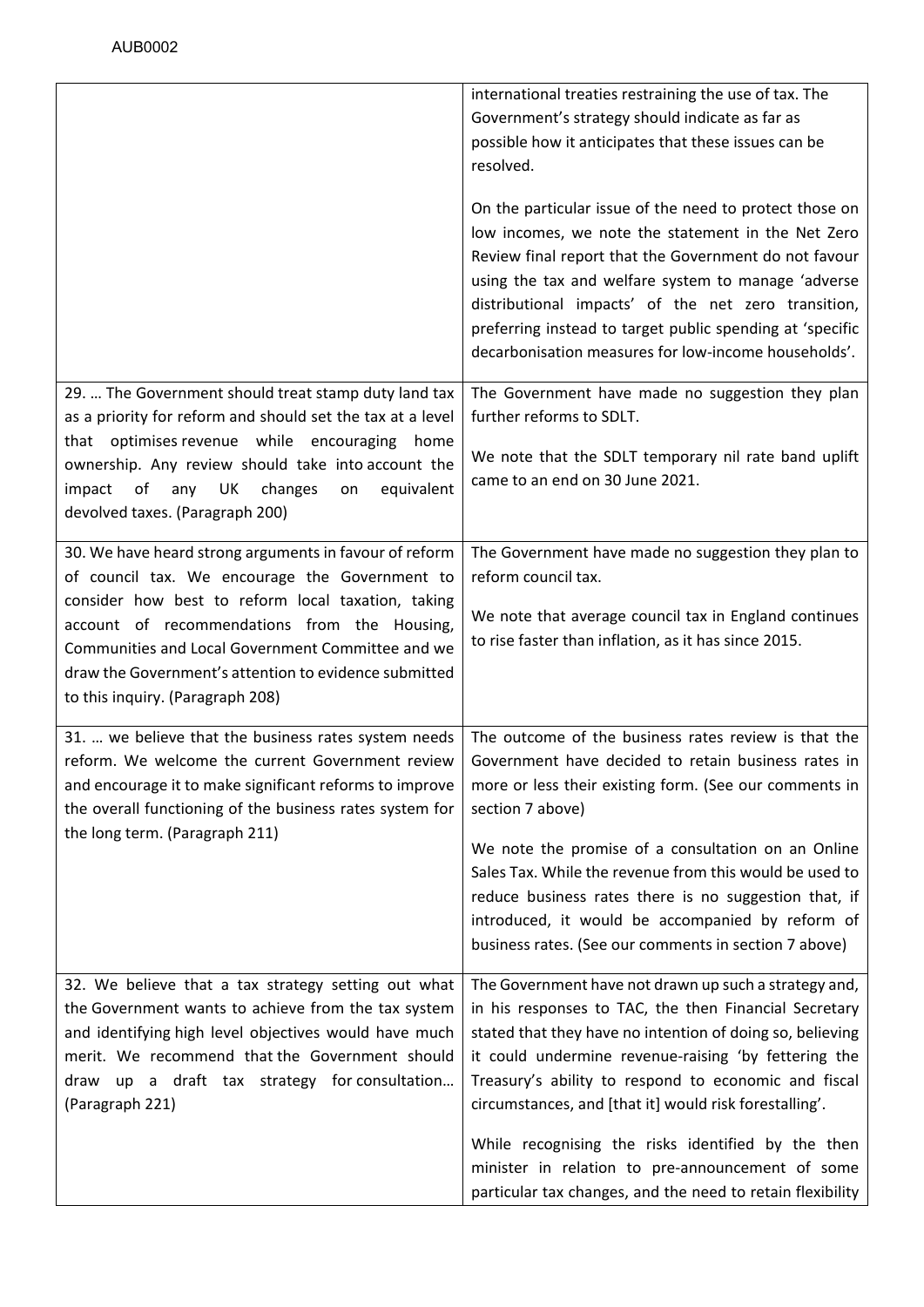|                                                                                                                                                                                                                                                                                                                                                                                                                                                                                                                                | to respond to events, we do not see why these should<br>be an obstacle to the publication of, and consultation on,<br>a set of broad medium-term objectives and priorities for<br>the tax system, as suggested by the committee, and by<br>the CIOT/IfG/IFS 2017 Better Budgets report.                                                                                                                                                                                                                                                                                                                                                                                                                           |
|--------------------------------------------------------------------------------------------------------------------------------------------------------------------------------------------------------------------------------------------------------------------------------------------------------------------------------------------------------------------------------------------------------------------------------------------------------------------------------------------------------------------------------|-------------------------------------------------------------------------------------------------------------------------------------------------------------------------------------------------------------------------------------------------------------------------------------------------------------------------------------------------------------------------------------------------------------------------------------------------------------------------------------------------------------------------------------------------------------------------------------------------------------------------------------------------------------------------------------------------------------------|
| 33. The tax policy making process instituted in 2010 (and<br>reaffirmed in 2017) appears to be sensibly designed; but<br>concerns have been expressed to the Committee that<br>the Government does not always adhere to it and so risks<br>losing the confidence of stakeholders. If the process<br>cannot be followed, for example because there is not<br>enough time to cover all the stages before a change<br>needs to be implemented, the Government should be<br>open about it and should set out its reasons for doing | The process continues to work well where it is followed.<br>The Government's decision to reconsult and revise its<br>proposals on disclosure of uncertain tax treatment is a<br>good example of a measure being improved through<br>effective consultation; although having started at stage<br>2 of the consultation process the measure is only 'less<br>worse' and will still not achieve its policy objectives<br>effectively or proportionately. (See our comments in<br>section 11 above)                                                                                                                                                                                                                   |
| so. (Paragraph 230)                                                                                                                                                                                                                                                                                                                                                                                                                                                                                                            | The health and social care levy is an example of what can<br>happen when the process is not followed. This new tax<br>was announced without prior consultation, outside a<br>fiscal event, voted on by MPs the following day and<br>completed its passage through the Commons within a<br>week. There was no opportunity to explore whether the<br>objectives of the tax could be achieved more effectively<br>(eg with less additional cost and complexity) in a<br>different way, or whether the scope of the tax could be<br>improved. The Government has not provided an<br>explanation of why the new levy needed to bypass the<br>normal consultation processes and be fast-tracked into<br>law so quickly. |
|                                                                                                                                                                                                                                                                                                                                                                                                                                                                                                                                | Another example of a reform where early stage<br>consultation might have produced a better result is the<br>reform of basis periods, the 'fundamental building<br>blocks of the tax system'. This was launched in the<br>summer at stage 2 of the consultation process with the<br>intention of implementing the measure less than nine<br>months later, and we have a number of concerns about<br>the proposals. (See our comments in section 11 above)                                                                                                                                                                                                                                                          |
| 34.  It is right that the effectiveness of the OTS and its<br>ability to carry out its functions are now reviewed, and<br>await with interest the outcome of the<br>we<br>review. (Paragraph 241)                                                                                                                                                                                                                                                                                                                              | The outcome of the review has not yet been published.<br>At the launch the minister stated it would be published<br>'in Autumn 2021'.                                                                                                                                                                                                                                                                                                                                                                                                                                                                                                                                                                             |
|                                                                                                                                                                                                                                                                                                                                                                                                                                                                                                                                | However the Government has announced that it will<br>legislate to increase the maximum independent<br>representation on the OTS's board from 8 to 10<br>members and this is included in the new Finance Bill.                                                                                                                                                                                                                                                                                                                                                                                                                                                                                                     |